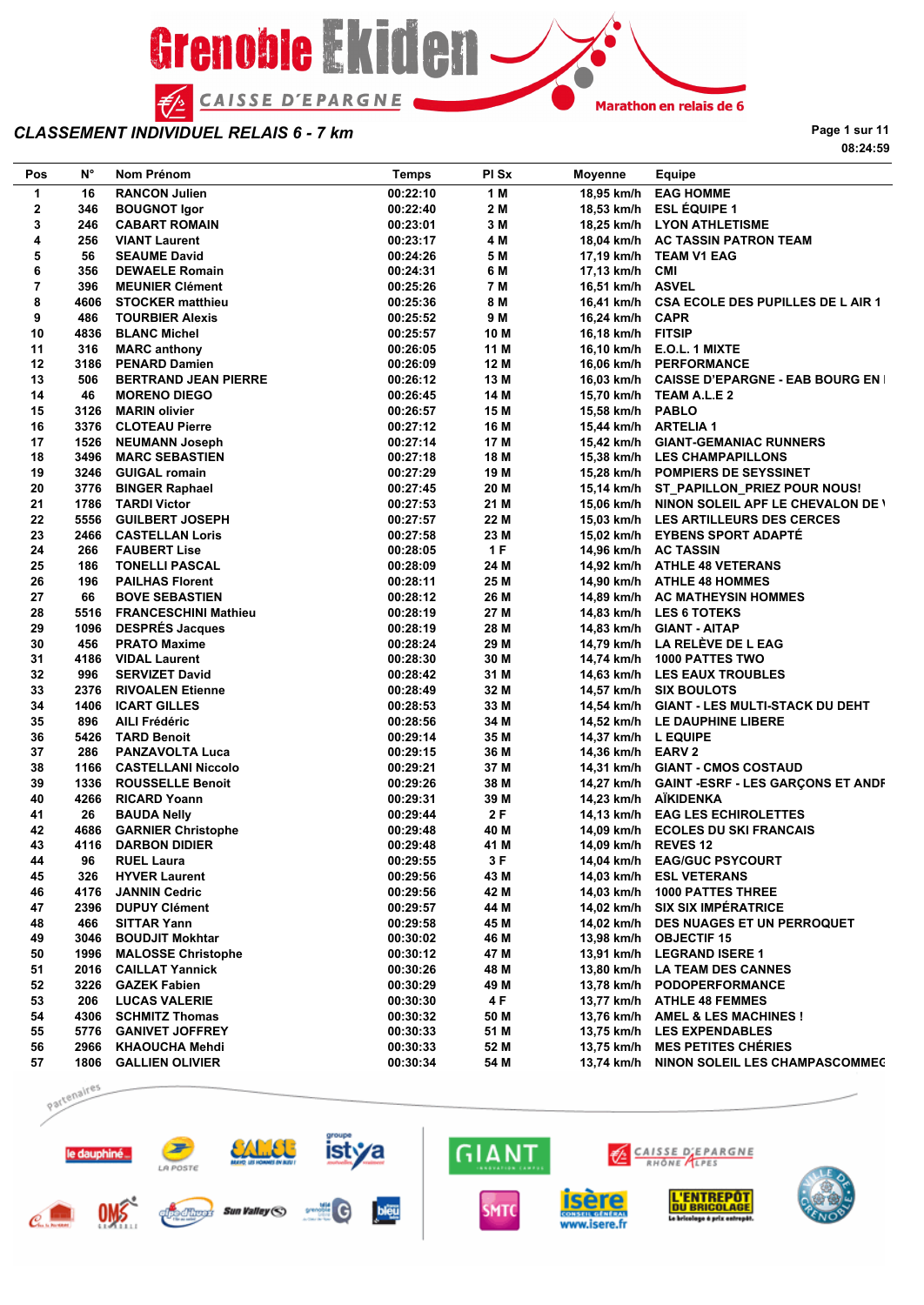

**Page 2 sur 11 08:24:59**

| Pos       | $N^{\circ}$ | Nom Prénom                                | <b>Temps</b>         | PI Sx        | <b>Moyenne</b>      | <b>Equipe</b>                                                                  |
|-----------|-------------|-------------------------------------------|----------------------|--------------|---------------------|--------------------------------------------------------------------------------|
| 58        | 2976        | <b>GANTEILLE Nicolas</b>                  | 00:30:34             | 53 M         |                     | 13,74 km/h MICHEL S TEAM                                                       |
| 59        | 4886        | <b>MERCIER Jérôme</b>                     | 00:30:41             | 55 M         |                     | 13,69 km/h FLYING CS                                                           |
| 60        | 496         | <b>BARNY Olivier</b>                      | 00:30:42             | 56 M         |                     | 13,68 km/h CAPR LES VETERANS                                                   |
| 61        | 476         | <b>TORRE David</b>                        | 00:30:43             | 57 M         |                     | 13,67 km/h CMI - LA DREAM TEAM                                                 |
| 62        | 3156        | <b>MONACI christophe</b>                  | 00:30:57             | 58 M         |                     | 13,57 km/h PAPY TEAM                                                           |
| 63        |             | 3086 RENAULT Ganaël                       | 00:30:57             | 59 M         |                     | 13,57 km/h OLYMPIQUE 2                                                         |
| 64        |             | 3136 DUFRENEY Stéphane                    | 00:31:00             | 60 M         |                     | 13,55 km/h PAGORA TEAM SPORT                                                   |
| 65        | 86          | <b>TENINGE Philippe</b>                   | 00:31:03             | 61 M         |                     | 13,53 km/h LES MILTIADES                                                       |
| 66        |             | 1236 VULIN Cyrille                        | 00:31:05             | 62 M         |                     | 13,51 km/h GIANT -JORÉMIEFÉ2RESTÉCOUCHÉ                                        |
| 67        |             | 6116 TEMAN Vivien                         | 00:31:15             | 63 M         |                     | 13,44 km/h LES PHARMACIENS                                                     |
| 68        |             | 2716 RJIMATI Yassine                      | 00:31:17             | 64 M         | 13,43 km/h TIEMPO   |                                                                                |
| 69        |             | 5956 RIGANO Benjamin                      | 00:31:19             | 65 M         |                     | 13,41 km/h LES MAC ADAMS                                                       |
| 70        |             | 3386 GROSMAIRE Mathieu                    | 00:31:20             | 66 M         |                     | 13,40 km/h IMPLEMENTS RUNNABLE                                                 |
| 71        | 1246        | <b>LAUGIER FREDERIC</b>                   | 00:31:22             | 67 M         |                     | 13,39 km/h GIANT - RACING LETI                                                 |
| 72        |             | 4536 VIGUIER SEBASTIEN                    | 00:31:22             | 68 M         |                     | 13,39 km/h COOLIDGES                                                           |
| 73        | 446         | KHADIDE-BOUCHAUT Joëlle                   | 00:31:25             | 5 F          |                     | 13,37 km/h TEAM JEANNOT 1                                                      |
| 74        |             | 3766 GOUBIER Dominique                    | 00:31:25             | 69 M         |                     | 13,37 km/h ST LES FEES PAPILLON                                                |
| 75        | 3906        | MEBARKI Mokrane                           | 00:31:28             | 70 M         |                     | 13,35 km/h ST_RESS_PAS_PAPILLON_VA_Y_ARRI                                      |
| 76        |             | 6336 LODS Guillaume                       | 00:31:29             | 71 M         |                     | 13,34 km/h GIANT GEM BIP BIP                                                   |
| 77        | 3406        | <b>MARTINEAU Vincent</b>                  | 00:31:30             | 72 M         | 13,33 km/h 2MSENS   |                                                                                |
| 78        |             | 2446 LLORCA Richard                       | 00:31:31             | 73 M         |                     | 13,33 km/h SPIRIDON FOUFOUFOU                                                  |
| 79        | 236         | <b>MARECHET PATRICIA</b>                  | 00:31:31             | 6 F          |                     | 13,33 km/h LYON ATHLETISME FILLE                                               |
| 80        | 796         | <b>LARDY ROBIN</b>                        | 00:31:32             | 74 M         |                     | 13,32 km/h LA POSTE - PAYS ROUSSILLONNAIS                                      |
| 81        |             | 6376 ELBEY Soraya                         | 00:31:33             | 7 F          |                     | 13,31 km/h LES CHARLOTTES DU GUC                                               |
| 82        |             | 4866 POUCH Thibaud                        | 00:31:36             | 75 M         |                     | 13,29 km/h FLUOPTICS                                                           |
| 83        | 1946        | <b>MENNETRIER Pierre</b>                  | 00:31:40             | 76 M         |                     | 13,26 km/h CHAMPIONS                                                           |
| 84        |             | 1626 GAUTIER Mickael                      | 00:31:43             | 77 M         |                     | 13,24 km/h NINON SOLEIL FITILIEU COTAGON 3                                     |
| 85        |             | 2876 TAIX DAVID                           | 00:31:43             | 78 M         |                     | 13,24 km/h LOS AMIGOS                                                          |
| 86        |             | 4166 VIGUIER Caroline                     | 00:31:45             | 8 F          |                     | 13,23 km/h 1000 PATTES ONE                                                     |
| 87        |             | 1426 BOCQUET-VANDAMME Nicolas             | 00:31:47             | 79 M         |                     | 13,21 km/h GIANT - SAPRISTI 1                                                  |
| 88        |             | 2106 REBAUD Michael                       | 00:31:55             | 80 M         |                     | 13,16 km/h GIANT - LES LAMAS DU SSURF                                          |
| 89        |             | 5446 DEVILLE Jean-Charles                 | 00:31:56             | 81 M         |                     | 13,15 km/h L EQUIPE DU GRAND FRERE                                             |
| 90        |             | 4326 DOS 4326 ?                           | 00:32:07             | 9 F          |                     | 13,08 km/h AUTOUR DE SOPHIE                                                    |
| 91        |             | 1016 GUIFFAULT béatrice                   | 00:32:08             | 10 F         |                     | 13,07 km/h VILLE DE GRENOBLE - M.O.N.I.C                                       |
| 92        |             | 4706 RESSIGUIE Franck                     | 00:32:10             | 82 M         | 13,06 km/h EPA      |                                                                                |
| 93        |             | 6206 TIREL Yann                           | 00:32:11             | 83 M         |                     | 13,05 km/h LES SAUVEKIPEU                                                      |
| 94        |             | 1026 DURIEUX serge                        | 00:32:11             | 84 M         |                     | 13,05 km/h VILLE DE GRENOBLE - LES COS-TO                                      |
| 95        | 6366        | MESSAI Adel                               | 00:32:12             | 85 M         |                     | 13,04 km/h L ARSENAL                                                           |
| 96        | 156         | <b>ANDRÉ Sabine</b>                       | 00:32:13             | 11F          |                     | 13,04 km/h CMI - WONDER WOMEN                                                  |
| 97        | 416         | <b>GUEPRATTE Bernard</b>                  | 00:32:14             | 86 M         |                     | 13,03 km/h LES FRAPPADINGUES                                                   |
| 98        |             | 1006 PONCET vincent                       | 00:32:14             | 87 M         |                     | 13,03 km/h VILLE DE GRENOBLE - LES COS-MYSTI                                   |
| 99<br>100 |             | 3866 LEGOIX benoit<br>5396 RENAUX Nicolas | 00:32:16<br>00:32:17 | 88 M<br>89 M |                     | 13,02 km/h ST_EPAGNEULS_PAPILLONS<br>13,01 km/h LE RESTAURANT LE COUP DE COEUR |
| 101       | 296         |                                           | 00:32:19             | 12 F         | 13,00 km/h EARV 1   |                                                                                |
| 102       |             | <b>SAHUC Audrey</b><br>2926 DELASTRE JEAN | 00:32:20             | 90 M         |                     | 12,99 km/h MADE IN DESIGN                                                      |
| 103       | 386         | <b>DESROCHES ELOISE</b>                   | 00:32:21             | 13 F         |                     | 12,98 km/h ASVEL VILLEURBANNE                                                  |
| 104       |             | 2366 BIZET Romain                         | 00:32:23             | 91 M         |                     | 12,97 km/h SINETUDES                                                           |
| 105       | 6266        | <b>BESANCON Cindy</b>                     | 00:32:23             | 14 F         |                     | 12,97 km/h LES TYPES DU DIMANCHE                                               |
| 106       | 536         | <b>NAHON Luc</b>                          | 00:32:23             | 92 M         |                     | 12,97 km/h CAISSE D EPARGNE - LES SENEGAUL                                     |
| 107       |             | 1756 ANJOLRAS Jérémy                      | 00:32:25             | 93 M         |                     | 12,96 km/h NINON SOLEIL FRED                                                   |
| 108       | 746         | <b>CAPORALE SEBASTIEN</b>                 | 00:32:27             | 94 M         |                     | 12,94 km/h LA POSTE -SYNERGIE POSTALE                                          |
| 109       |             | 2166 SALLEZ Nicolas                       | 00:32:30             | 95 M         |                     | 12.92 km/h GLIDING DISLOCATIONS                                                |
| 110       |             | 4526 BOURGERY Didier                      | 00:32:31             | 96 M         |                     | 12,92 km/h COLLEGE GERARD PHILIPE                                              |
| 111       |             | 5376 PETRE charly                         | 00:32:31             | 97 M         |                     | 12,92 km/h LE INVINCIBLES                                                      |
| 112       |             | 4716 CRESSANS Benoit                      | 00:32:31             | 98 M         | 12,92 km/h ERA KIRI |                                                                                |
| 113       |             | 5076 SERPOLLET Renaud                     | 00:32:33             | 99 M         |                     | 12,90 km/h HURRICANE                                                           |
| 114       |             | 4786 MARCIAU Corentin                     | 00:32:34             | 100 M        |                     | 12,90 km/h FAMILLE BOUT                                                        |

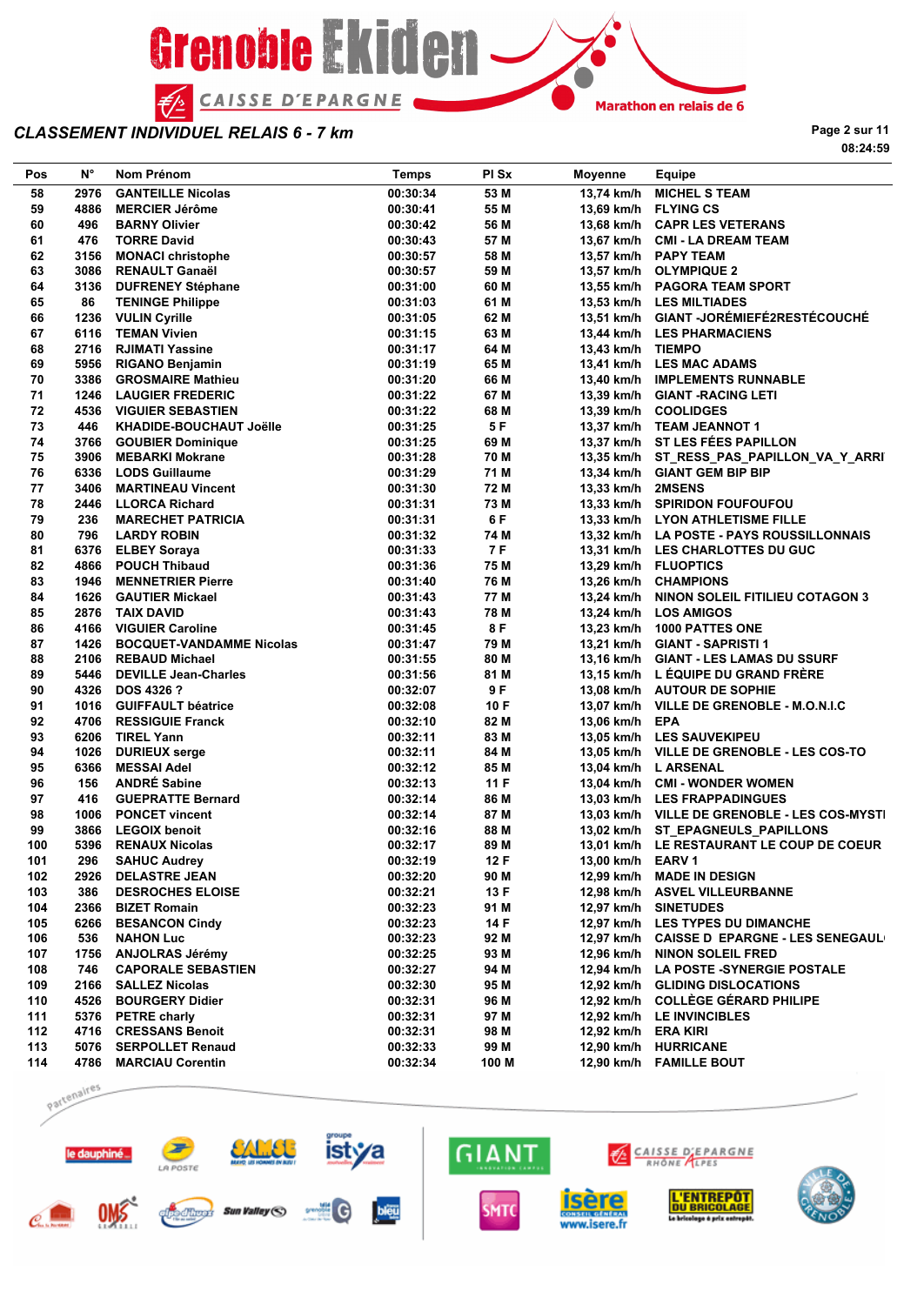

**Page 3 sur 11 08:24:59**

| Pos | N°   | Nom Prénom                   | Temps    | PI Sx | Moyenne             | Equipe                                       |
|-----|------|------------------------------|----------|-------|---------------------|----------------------------------------------|
| 115 | 1056 | <b>GALLET Benoit</b>         | 00:32:36 | 101 M |                     | 12,88 km/h GIANT -L EUROPÉENNE               |
| 116 | 146  | <b>CIOCCA LOIC</b>           | 00:32:41 | 102 M |                     | 12,85 km/h DREAM TEAM DU GRESI COURANT       |
| 117 |      | 2076 LYUBOMIRSKIY Mikhail    | 00:32:46 | 103 M |                     | 12,82 km/h GIANT - LAST MINUTE               |
| 118 | 4596 | <b>MANGANO Pascal</b>        | 00:32:47 | 104 M |                     | 12,81 km/h CROSSFIT GRENOBLE                 |
| 119 |      | 5216 COUVAL David            | 00:32:47 | 105 M |                     | 12,81 km/h KT-MACADAM MASSACRE               |
| 120 |      | 1206 MOUNIER Christophe      | 00:32:50 | 106 M |                     | 12,79 km/h GIANT - LES KIKIKOUR              |
| 121 |      | 4816 BOUVAREL Damien         | 00:32:50 | 107 M | 12,79 km/h FERMYS   |                                              |
| 122 |      | 5716 LUX Elsa                | 00:32:52 | 15 F  |                     | 12,78 km/h LES COW-BOYS&GIRLS                |
| 123 | 516  | <b>JACOLIN Amaury</b>        | 00:32:52 | 108 M |                     | 12,78 km/h CAISSE D EPARGNE - OBJECTIF LUNE  |
| 124 |      | 5026 BELLEMIN Olivier        | 00:32:52 | 109 M |                     | 12,78 km/h HAPPY SKI                         |
| 125 |      | 2576 JOLY ludovic            | 00:33:00 | 110 M |                     | 12,73 km/h TEAM BIG FOOT CONVERTED (TBFC)    |
| 126 | 276  | <b>PETRIZZELLI MICHEL</b>    | 00:33:04 | 111 M |                     | 12,70 km/h F2V (FOULÉE DE VARCES VIF) CLO-C  |
| 127 |      | 1486 AUBOURG Guillaume       | 00:33:05 | 112 M |                     | 12,70 km/h GIANT -GEM -BECOME 2              |
| 128 |      | 3686 PEGEON Florent          | 00:33:07 | 113 M |                     | 12,68 km/h LA GNAK DU PAPILLON               |
| 129 |      | 1306 GIMENEZ Ulysse          | 00:33:07 | 114 M |                     | 12,68 km/h GIANT - LES SPECI-MEN             |
| 130 | 846  | <b>DJEGHMOUNE MOURAD</b>     |          |       |                     |                                              |
| 131 |      |                              | 00:33:09 | 115 M |                     | 12,67 km/h LA POSTE - CHAVANT COURRIER 1     |
| 132 |      | 4346 DOMPNIER Sébastien      | 00:33:12 | 116 M |                     | 12,65 km/h BBM AUDIT                         |
|     |      | 3436 POLETTE Philippe        | 00:33:13 | 117 M |                     | 12,64 km/h PAPILLONS 12                      |
| 133 |      | 5846 BUATOIS GILLES          | 00:33:14 | 119 M |                     | 12,64 km/h LES FREROS                        |
| 134 |      | 4636 PAFFUMI Luc             | 00:33:14 | 118 M |                     | 12,64 km/h DAHU Ø NOIX                       |
| 135 | 1456 | <b>DUVERNAY Julien</b>       | 00:33:15 | 120 M |                     | 12,63 km/h GIANT - LES COUREURS TOTALEMENT   |
| 136 |      | 3966 BEUTIER david           | 00:33:16 | 121 M |                     | 12,63 km/h ST IMPLANT PAPILLON               |
| 137 |      | 1566 GOMEZ DE MERCADO Thomas | 00:33:16 | 122 M |                     | 12,63 km/h LOCOMOTIVE THOMAS                 |
| 138 |      | 4806 MAQUET Fabien           | 00:33:17 | 123 M | 12,62 km/h FERMYS   |                                              |
| 139 |      | 4146 CHERRIERE STEPHANE      | 00:33:20 | 124 M |                     | 12,60 km/h GRAND CHÂTELET UN JOURGRAND       |
| 140 |      | 2216 MANGANO SEBASTIEN       | 00:33:20 | 125 M | 12,60 km/h RT3M     |                                              |
| 141 | 4476 | <b>BERTOSSI Florian</b>      | 00:33:21 | 126 M |                     | 12,59 km/h CHARLIE S TEAM                    |
| 142 |      | <b>1546 SCHMITT Nicolas</b>  | 00:33:22 | 130 M |                     | 12,59 km/h LOCOMOTIVE JACQUES                |
| 143 |      | 6016 LE-PISSART David        | 00:33:22 | 127 M |                     | 12,59 km/h LES MONTAGNADS                    |
| 144 | 696  | <b>HAUTREUX Xavier</b>       | 00:33:22 | 128 M |                     | 12,59 km/h SAMSE - LES RESCAPES              |
| 145 |      | 3586 ARMSTRONG Gareth        | 00:33:22 | 129 M |                     | 12,59 km/h NOEUDS PAPILLONS                  |
| 146 |      | 1936 GROSJEAN Lydie          | 00:33:22 | 16 F  |                     | 12,59 km/h SPIRIDONANAS                      |
| 147 | 126  | PARDINI Raphaël              | 00:33:27 | 131 M |                     | 12,56 km/h EAG VIZILLE TEAM 1                |
| 148 |      | 5296 SUZUKI Yusuke           | 00:33:29 | 132 M |                     | 12,54 km/h LA SAUCE SAMOURAI                 |
| 149 |      | 3976 FELDMANN Stéphane       | 00:33:30 | 133 M |                     | 12,54 km/h ST_AR DU 42 MILLES MÉTRES PAPILLO |
| 150 |      | 3456 TROUVE Pierre           | 00:33:32 | 135 M |                     | 12,52 km/h PAPILLONS MAIS PRESQUE            |
| 151 |      | 2496 SCHEMBRI Antoine        | 00:33:32 | 134 M |                     | 12,52 km/h ST_L'EFFET_NOEUD_PAPILLON         |
| 152 |      | 2406 GARDET PATRICK          | 00:33:33 | 136 M | 12,52 km/h SKILIGNE |                                              |
| 153 |      | 3806 CHESSEL Philippe        | 00:33:35 | 137 M |                     | 12,51 km/h ST LES PAPILLONS DU CHARDON       |
| 154 |      | 5636 CROUZET Domy            | 00:33:35 | 17 F  |                     | 12,51 km/h LES BONCROUZPIC                   |
| 155 | 216  | <b>JOSIEN Norbert</b>        | 00:33:35 | 138 M | 12,51 km/h TAMALOU  |                                              |
| 156 | 946  | <b>PIRES David</b>           | 00:33:35 | 139 M |                     | 12,51 km/h CG 38 - ISERE OUTDOOR             |
| 157 |      | 1066 GAUCHER Jean François   | 00:33:36 | 140 M |                     | 12,50 km/h GIANT -LES TOXIQUES 2.0           |
| 158 |      | 2606 DESCURE Etienne         | 00:33:37 | 141 M |                     | 12,49 km/h TEAM PHOTOWEB 1                   |
| 159 |      | 1816 LEVACHER ALEXANDRE      | 00:33:38 | 142 M |                     | 12,49 km/h NINON SOLEIL LES CHAMPASDERRIER   |
| 160 |      | 5156 FAUPIN Eric             | 00:33:39 | 143 M | 12,48 km/h ISORG B  |                                              |
| 161 |      | 4616 PATIGNY mickael         | 00:33:42 | 144 M |                     | 12,46 km/h CSA ECOLE DES PUPILLES DE L AIR 2 |
| 162 |      | 5066 LEFEVRE sylvain         | 00:33:42 | 145 M |                     | 12,46 km/h HOP OPTIM                         |
| 163 | 786  | <b>FUENTES TEDDY</b>         | 00:33:43 | 146 M |                     | 12,46 km/h LA POSTE - LIONEL TERRAY COURRIEI |
| 164 |      | 336 VELLA Roxane             | 00:33:45 | 18 F  |                     | 12,44 km/h ESL FEMININES 1                   |
| 165 |      | 3396 STEPANEK Jiri           | 00:33:46 | 147 M |                     | 12,44 km/h THE ELECTRIC HARES                |
|     |      | 3846 VAGANAY Caroline        |          | 19 F  |                     |                                              |
| 166 |      |                              | 00:33:47 |       |                     | 12,43 km/h ST_PAPILLON_DESIGN_KIT            |
| 167 |      | 4756 MARKO Hakim             | 00:33:47 | 148 M |                     | 12,43 km/h EVEON/ALPAO                       |
| 168 |      | 3886 CHAON Jean-François     | 00:33:48 | 149 M |                     | 12,43 km/h ST_DOUZE_AILES_DE_PAPILLON        |
| 169 |      | 4026 TORT Kévin              | 00:33:49 | 150 M | 12,42 km/h RÊVES 3  |                                              |
| 170 |      | 2326 PHENGPHACHANH loic      | 00:33:52 | 151 M |                     | 12,40 km/h SEYSSINET-PARISET - MÊME PAS PEUI |
| 171 |      | 6076 LE MOIGNE Maxouuuu      | 00:33:53 | 152 M |                     | 12,40 km/h LES OUFOUFOUFFF !!!!!!!           |

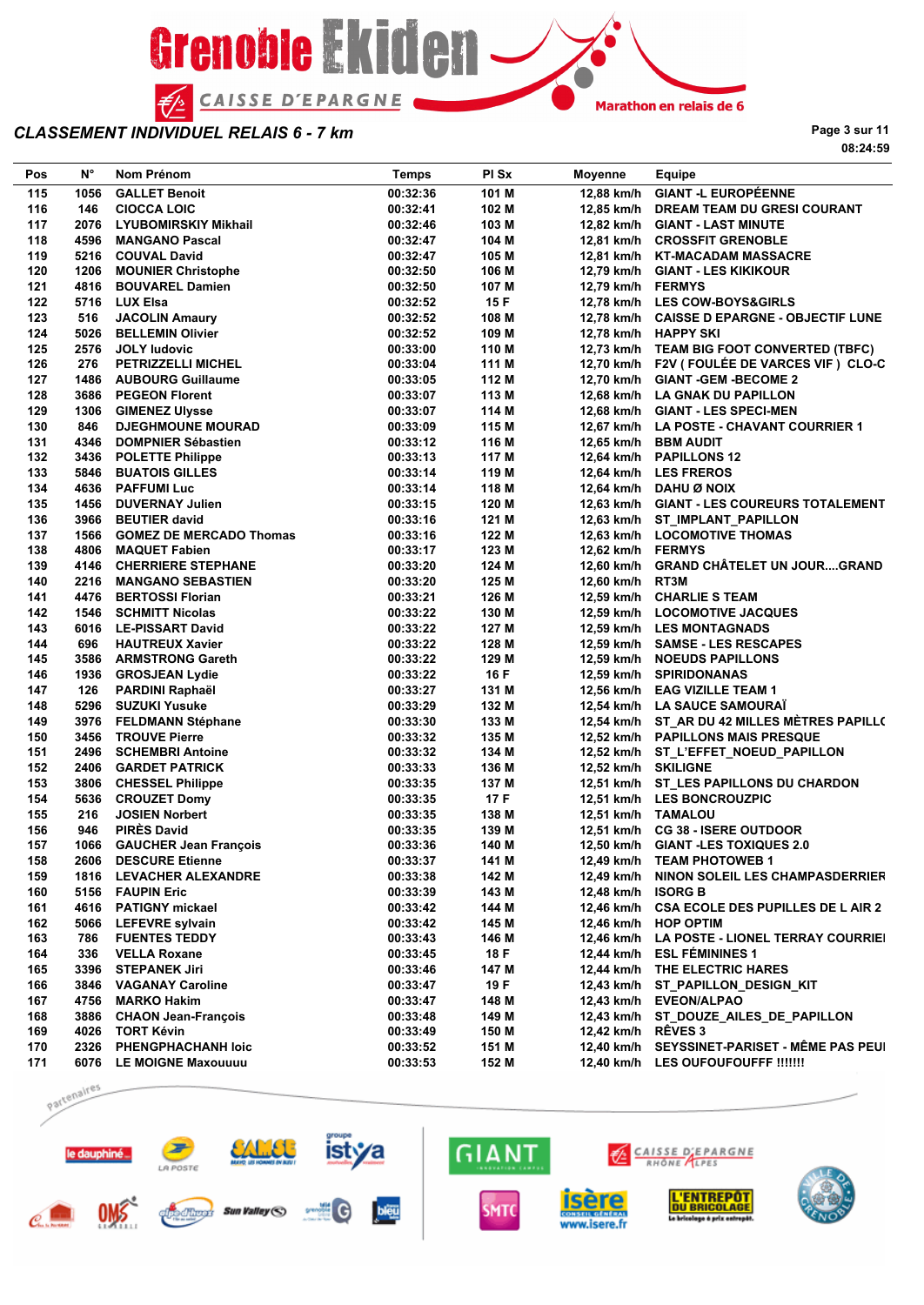

**Page 4 sur 11 08:24:59**

| Pos | N°   | Nom Prénom                     | <b>Temps</b> | PI Sx | <b>Moyenne</b>      | Equipe                                      |
|-----|------|--------------------------------|--------------|-------|---------------------|---------------------------------------------|
| 172 | 5996 | <b>VAN ROMPAEY tim</b>         | 00:33:55     | 153 M |                     | 12.38 km/h LES MEYLANGÉS                    |
| 173 | 816  | <b>SAVIVANH ALEXIS</b>         | 00:33:57     | 154 M |                     | 12,37 km/h LA POSTE - VERY BAD TEAM         |
| 174 | 1956 | KOSTIGUIAN Frédéric            | 00:33:58     | 155 M |                     | 12,37 km/h LES 6 TRONCS PRESSES             |
| 175 | 406  | <b>BAUDON Alain</b>            | 00:33:59     | 157 M |                     | 12,36 km/h F2V LES PICABANS                 |
| 176 | 5566 | <b>BREST Cédric</b>            | 00:33:59     | 156 M |                     | 12,36 km/h LES AS DE LA QUINCAILLE          |
| 177 |      | 5926 CHAPUIS Marie             | 00:34:00     | 20 F  |                     | 12,35 km/h LES KEEP COOL                    |
| 178 |      | 5536 PERTIN Matthieu           | 00:34:00     | 158 M |                     | 12,35 km/h LES ALSTOMIENS                   |
| 179 | 6326 | <b>BORGES José</b>             | 00:34:02     | 159 M |                     | 12,34 km/h ASSOCIATION SPORTIVE BARREAU 2   |
| 180 | 226  | <b>CHIMENTON Fabien</b>        | 00:34:04     | 160 M |                     | 12,33 km/h GEMALOU                          |
| 181 | 6236 | <b>FERIOT Franck</b>           | 00:34:05     | 161 M |                     | 12,32 km/h LES TAG S                        |
| 182 | 4296 | <b>SOULIER Gilles</b>          | 00:34:06     | 162 M |                     | 12,32 km/h ALPES SECU 69                    |
| 183 |      | 4016 REAU Frédéric             | 00:34:09     | 163 M | 12,30 km/h RÊVES 2  |                                             |
| 184 | 4676 | TAN Seyla                      | 00:34:10     | 164 M |                     | 12.29 km/h DREAM TEAM                       |
| 185 | 5646 | <b>JUSTE Boris</b>             | 00:34:13     | 21 F  |                     | 12,27 km/h LES BRANQUIGNOLS                 |
| 186 |      | 5546 GIBASZEK Jean Pierre      | 00:34:13     | 166 M |                     | 12,27 km/h LES ANEST EN FOLIE               |
| 187 |      | 3056 PORLAN Manuel             | 00:34:13     | 165 M |                     | 12,27 km/h OBJECTIF SANTE SPORT             |
| 188 | 106  | <b>BOBO Nicolas</b>            | 00:34:15     | 167 M |                     | 12,26 km/h EAG VIZILLE TEAM 3               |
| 189 |      | 1186 OUALI-DADA Djaffar        | 00:34:17     | 168 M |                     | 12,25 km/h GIANT-GEM A LA BOURRE            |
| 190 |      | 5896 CASSARINO Julien          | 00:34:20     | 169 M |                     | 12,23 km/h LES JAMBES BIENNNN FINES         |
| 191 | 3926 | <b>LANCELIN Yves-Marie</b>     | 00:34:20     | 171 M |                     | 12,23 km/h ST LES PAPILLONS ACHARNÉS        |
| 192 |      | 3826 BOUVOT Simon              | 00:34:20     | 170 M |                     | 12,23 km/h ST RF TEAM PAPILLON              |
| 193 | 646  | <b>DESGRANGES KEVIN</b>        | 00:34:22     | 172 M |                     | 12,22 km/h SAMSE - SAMSE SMH                |
| 194 |      | 1906 MOREL Laurent             | 00:34:23     | 173 M |                     | 12,22 km/h LES 12 PATTES DU GRÉSIVAUDAN     |
| 195 |      | 2996 PELLET Jean Pierre        | 00:34:26     | 175 M | 12,20 km/h MOPECC   |                                             |
| 196 |      | 6246 VIAL GREGORY              | 00:34:26     | 174 M |                     | 12,20 km/h LES TONTONS DINGOS               |
| 197 | 5176 | <b>DUPLAT Eric</b>             | 00:34:27     | 176 M |                     | 12,19 km/h JE S APPELLE CAT                 |
| 198 | 1586 | <b>THIERVOZ Frédéric</b>       | 00:34:29     | 177 M |                     | 12,18 km/h LOCOMOTIVE ALLAN1                |
| 199 | 2806 | ROBIN Jérôme                   | 00:34:29     | 178 M |                     | 12,18 km/h VOUSFINANCER.COM                 |
| 200 |      | 2676 COLONEL-BERTRAND Gauthier | 00:34:30     | 179 M |                     | 12,17 km/h THE PCSI2 RUNNERS TEAM 3         |
| 201 |      | 2056 TAORMINA Jonathan         | 00:34:30     | 180 M |                     | 12,17 km/h GIANT - LES POLYVAILLANTS        |
| 202 |      | 1216 BOULARD Eglantine         | 00:34:31     | 22 F  |                     | 12,17 km/h GIANT - COP SIX NÉEL             |
| 203 | 966  | PIERCY jean christophe         | 00:34:31     | 181 M |                     | 12,17 km/h CG 38 - LES SUPERS BUSES         |
| 204 |      | 2096 IMPERINETTI PIERRE        | 00:34:34     | 182 M |                     | 12,15 km/h GIANT - LES BOLIDOS              |
| 205 | 3946 | <b>GONELLA Roberto</b>         | 00:34:34     | 183 M |                     | 12,15 km/h ST_JOSEPH CUVEE_PAPILLON         |
| 206 | 5966 | ABDENOR Yahiaoui               | 00:34:35     | 185 M |                     | 12,14 km/h LES MARCASSINS                   |
| 207 |      | 4466 ROUSSEAU MIKA             | 00:34:35     | 184 M | 12,14 km/h CCPA     |                                             |
| 208 | 5056 | <b>GEYMOND Adrien</b>          | 00:34:39     | 186 M |                     | 12,12 km/h HOMARD ATHLON                    |
| 209 | 1496 | <b>CHAGNEUX Laura</b>          | 00:34:41     | 23 F  |                     | 12,11 km/h GIANT - GEM -BECOME 1            |
| 210 |      | 6176 BOURDIER Guillaume        | 00:34:42     | 187 M |                     | 12.10 km/h LES RATS-TRAPPÉS                 |
| 211 | 2786 | <b>LEGRIEL Julien</b>          | 00:34:43     | 188 M |                     | 12,10 km/h VERITHLON                        |
| 212 |      | 4106 LHEUREUX cedric           | 00:34:46     | 189 M | 12,08 km/h REVES 11 |                                             |
| 213 | 676  | <b>TERMOZ Jacques</b>          | 00:34:47     | 190 M |                     | 12,07 km/h SAMSE - ENTR POTES 2 ECHIROLLES  |
| 214 |      | 3956 CELI Guillaume            | 00:34:51     | 191 M |                     | 12,05 km/h ST_DEF_FET_PAPILLON              |
| 215 | 1836 | <b>BRALET NICOLAS</b>          | 00:34:52     | 192 M |                     | 12,05 km/h NINON SOLEIL LES CHAMPASDERETOI  |
| 216 |      | 2476 VACHON Jean Luc           | 00:34:53     | 194 M | 12,04 km/h APSH     |                                             |
| 217 | 5496 | <b>TEDESCHI ROLAND</b>         | 00:34:53     | 193 M |                     | 12,04 km/h LES 6 FAUX NEZ                   |
| 218 | 686  | <b>MEJIA TAULE Mélanie</b>     | 00:34:55     | 25 F  |                     | 12,03 km/h SAMSE - ENTR POTES 1 ECHIROLLES  |
| 219 | 2776 | <b>MICOUD Fabrice</b>          | 00:34:55     | 195 M |                     | 12,03 km/h UNE VERTEBRE SUR DEUX            |
| 220 | 176  | <b>JULIEN MARIE</b>            | 00:34:55     | 24 F  |                     | 12,03 km/h ATHLE 48 MIXTE1                  |
| 221 | 2156 | <b>MINET JULIEN</b>            | 00:34:58     | 196 M |                     | 12,01 km/h GIPSA-LAB                        |
| 222 | 546  | <b>VO VAN ALEXANDRE</b>        | 00:34:59     | 197 M |                     | 12,01 km/h CAISSE D EPARGNE - LES ECUREUILS |
| 223 | 4846 | <b>BROCHIER MIKAEL</b>         | 00:35:03     | 198 M |                     | 11,98 km/h FLASH DOM DOM                    |
| 224 | 2846 | <b>BORFIGA Fabienne</b>        | 00:35:03     | 26 F  |                     | 11,98 km/h ZE BORFIGUE TEAM                 |
| 225 |      | 5606 SELVA-LARIOS Arnaud       | 00:35:04     | 199 M |                     | 11,98 km/h LES BIEN CHAUSSES                |
| 226 | 76   | <b>GENEVOIS LAURENCE</b>       | 00:35:05     | 27 F  |                     | 11,97 km/h ACM TEAM MARIE CLAIRE            |
| 227 | 5116 | <b>CHAVENT Antoine</b>         | 00:35:05     | 200 M |                     | 11,97 km/h ILS SENSORTENT                   |
| 228 |      | 2506 HURAND romain             | 00:35:06     | 201 M |                     | 11,97 km/h ST_MIEUX_AVANT_PAPILLON          |

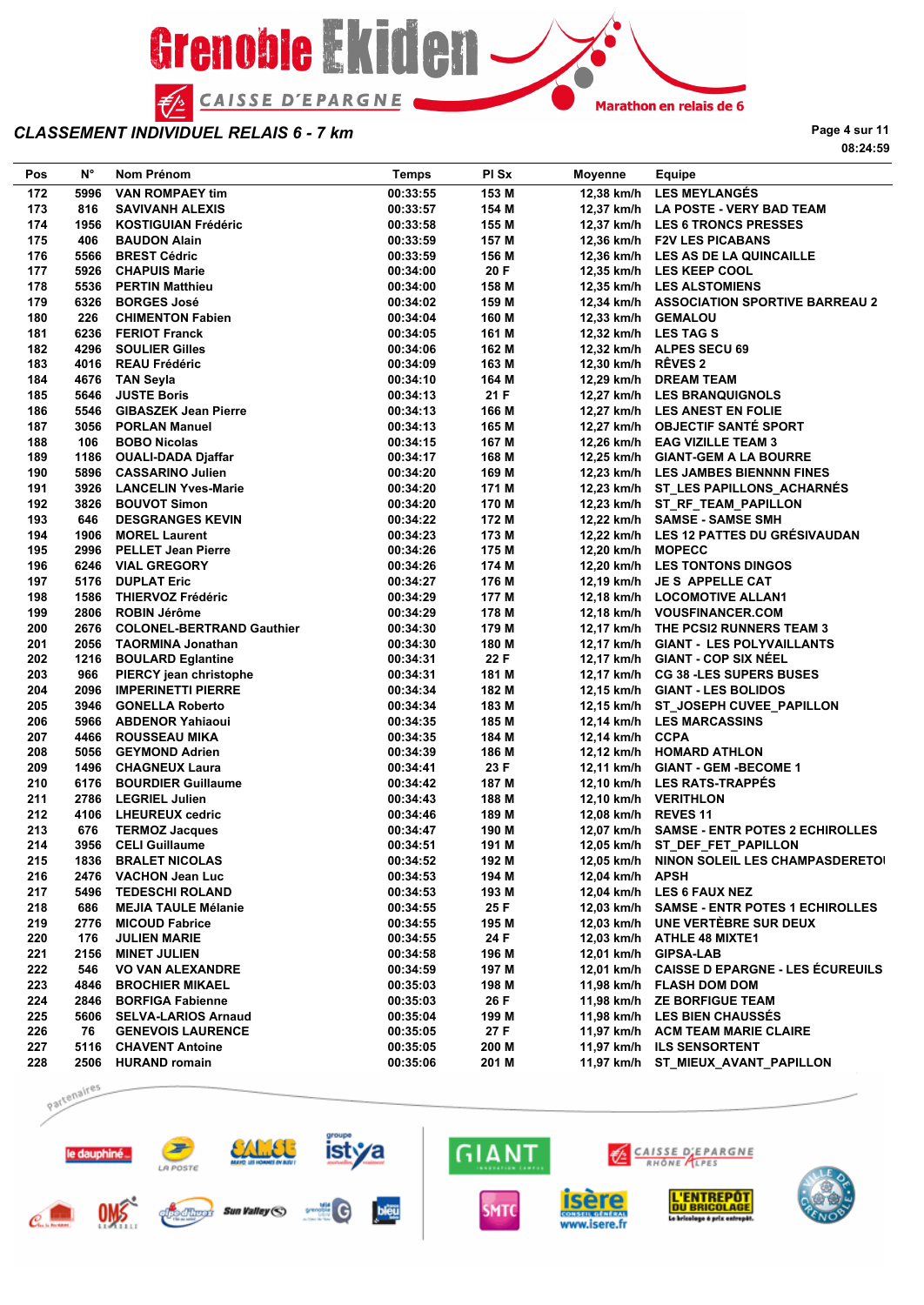

**Page 5 sur 11 08:24:59**

| Pos | N°   | Nom Prénom                  | <b>Temps</b> | PI Sx | Moyenne             | Equipe                                        |
|-----|------|-----------------------------|--------------|-------|---------------------|-----------------------------------------------|
| 229 | 5736 | <b>MOKHTAR karim</b>        | 00:35:06     | 202 M |                     | 11,97 km/h LES DOMINOS                        |
| 230 | 2296 | <b>LOUVAT Mathieu</b>       | 00:35:07     | 203 M |                     | 11,96 km/h SESAME TEAM                        |
| 231 | 436  | <b>PICQUOT Florence</b>     | 00:35:08     | 28 F  |                     | 11,95 km/h TEAM JEANNOT 2                     |
| 232 | 2936 | <b>BEAUGENDRE Gaetan</b>    | 00:35:10     | 204 M |                     | 11,94 km/h MAGIC SIX TEAM                     |
| 233 | 5936 | <b>LEFEVRE Hervé</b>        | 00:35:11     | 205 M |                     | 11,94 km/h LES LÉZARDS JOG                    |
| 234 | 5666 | PIN Raphaël                 | 00:35:12     | 206 M |                     | 11,93 km/h LES BUSES                          |
| 235 | 6196 | <b>MIGNOT Jules</b>         | 00:35:12     | 207 M |                     | 11,93 km/h LES SANGLIERS                      |
| 236 | 4206 | <b>DALLE Guillaume</b>      | 00:35:13     | 208 M |                     | 11,93 km/h 6 A LA SUITE                       |
| 237 | 1386 | <b>BRINCARD Philippe</b>    | 00:35:14     | 209 M |                     | 11,92 km/h GIANT - COPILEX                    |
| 238 | 4566 | <b>PRIMEY Jeremy</b>        | 00:35:19     | 210 M |                     | 11,89 km/h COURS FOREST                       |
| 239 |      | 1156 CHARLOT Simon          | 00:35:20     | 211 M |                     | 11,89 km/h GIANT - LA VOIE LIQUIDE            |
| 240 |      | 5276 ALSON MAXIMILIEN       | 00:35:24     | 212 M | 11,86 km/h LA MULTI |                                               |
| 241 | 1646 | <b>SOCQUET Gabriel</b>      | 00:35:25     | 214 M |                     | 11,86 km/h NINON SOLEIL JEUNES 2              |
| 242 |      | 4256 CRASTES SEBASTIEN      | 00:35:25     | 213 M |                     | 11,86 km/h AGECELEC INDUSTRIE                 |
| 243 |      | 4196 LAPERCHE benjamin      | 00:35:26     | 215 M |                     | 11,85 km/h 3 GARS 3 FILLES                    |
| 244 |      | 5986 GAMAIN Guillaume       | 00:35:30     | 217 M |                     | 11,83 km/h LES MECANOS                        |
| 245 |      | 5086 LEFEBVRE Jean-François | 00:35:30     | 216 M |                     | 11,83 km/h I RINTOCCATI AND FRIENDS           |
| 246 |      | 2486 PELLET myriam          | 00:35:31     | 29 F  | 11,83 km/h ST-      |                                               |
| 247 |      | 1276 PARIZE Romain          | 00:35:31     | 218 M |                     | 11,83 km/h GIANT - LMGP                       |
| 248 |      | 3876 GUILLAUME Olivier      | 00:35:33     | 219 M |                     | 11,81 km/h ST_ARCAD_DES_PAPILLONS             |
| 249 | 1036 | <b>DEMES Thomas</b>         | 00:35:36     | 220 M |                     | 11,80 km/h GIANT-LES FURETS FRINGANTS         |
| 250 | 2436 | <b>HAMADENE Nessim</b>      | 00:35:46     | 221 M |                     | 11,74 km/h SPEEDY MONOLITHES                  |
| 251 |      | 5876 REBOUL Valentin        | 00:35:47     | 222 M |                     | 11,74 km/h LES HOMMES DE LA JUSTE MESURE      |
| 252 |      | 5166 JOIMEL Jerome          | 00:35:49     | 223 M | 11,73 km/h ISORG J  |                                               |
| 253 | 2886 | <b>REQUENA Juan carlos</b>  | 00:35:50     | 224 M |                     | 11,72 km/h LOS BOLIVARIORS                    |
| 254 |      | 6096 WYPELIER Mikael        | 00:35:50     | 225 M |                     | 11,72 km/h LES PAS SI FORTS                   |
| 255 |      | 2546 CHERAULT Nathalie      | 00:35:50     | 30 F  |                     | 11,72 km/h STBOUFFELEPAPILLON                 |
| 256 | 4126 | <b>NELOU Carole</b>         | 00:35:53     | 31 F  | 11,70 km/h RÊVES 13 |                                               |
| 257 |      | 3936 ASTIER Pierre-Gilles   | 00:35:54     | 226 M |                     | 11,70 km/h ST-AFETTE À PAPILLONS              |
| 258 | 5246 | <b>BASSANI ANNIE</b>        | 00:35:55     | 32 F  |                     | 11,69 km/h LA FAMILLE                         |
| 259 | 6146 | <b>DELEGUE Fabrice</b>      | 00:35:56     | 227 M |                     | 11,69 km/h LES POTOS                          |
| 260 |      | 1576 THIERVOZ Jordan        | 00:35:57     | 229 M |                     | 11,68 km/h LOCOMOTIVE ALLAN 2                 |
| 261 |      | 2796 FRAYJI Otheman         | 00:35:57     | 228 M |                     | 11,68 km/h VINCI BOYS                         |
| 262 | 1716 | <b>RICCI Jean-Marie</b>     | 00:35:58     | 230 M |                     | 11,68 km/h NINON SOLEIL PREFECTURE            |
| 263 |      | 1696 CHAMBAZ Yann           | 00:35:59     | 231 M |                     | 11,67 km/h NINON SOLEIL LES PIEDS NICKELES    |
| 264 |      | 6156 STELLA Laurent         | 00:35:59     | 232 M |                     | 11,67 km/h LES PULPITOS                       |
| 265 |      | 3176 VIOT Quentin           | 00:36:03     | 233 M |                     | 11,65 km/h PATHIÉ S TEAM                      |
| 266 |      | 3236 SYLVESTRE Alain        | 00:36:04     | 234 M |                     | 11,65 km/h POLYTECH GRENOBLE                  |
| 267 | 5136 | <b>BRUNON DAMIEN</b>        | 00:36:07     | 235 M | 11,63 km/h IMT      |                                               |
| 268 | 5526 | <b>LEGROS PASCAL</b>        | 00:36:08     | 236 M |                     | 11,62 km/h LES AFFREUX                        |
| 269 |      | 4626 STOCKER maud           | 00:36:10     | 33 F  |                     | 11,61 km/h CSA ECOLE DES PUPILLES DE L AIR FI |
| 270 |      | 2416 COLLOMBET Thomas       | 00:36:11     | 237 M | 11,61 km/h SMG 1    |                                               |
| 271 |      | 4776 DUMAS JEAN             | 00:36:12     | 238 M |                     | 11,60 km/h F2V (FOULEE VARCES VIF) THE TIGER  |
| 272 |      | 2956 OTSUKA Issei           | 00:36:14     | 239 M |                     | 11,59 km/h MAYONA S                           |
| 273 | 2456 | <b>MOUNIER Bernard</b>      | 00:36:16     | 240 M |                     | 11,58 km/h SPIRIDON SÉNIORS JEUNES            |
| 274 | 1856 | <b>BESANÇON Hugo</b>        | 00:36:17     | 241 M |                     | 11,58 km/h SANTÉ DIABÈTE                      |
| 275 | 4516 | <b>LOCATELLI Fabrice</b>    | 00:36:17     | 242 M |                     | 11,58 km/h COLASTEAMCOLOMBE                   |
| 276 | 426  | <b>VALLIN</b> mylène        | 00:36:18     | 34 F  |                     | 11,57 km/h DYNANAMITES                        |
| 277 | 2146 | <b>FIRLA Marcin</b>         | 00:36:18     | 243 M |                     | 11,57 km/h GIPSA ANTILOPES                    |
| 278 | 5096 | <b>BLANCHET SANDRINE</b>    | 00:36:20     | 35 F  |                     | 11,56 km/h IAB - LA RECHERCHE EN MOUVEMENT    |
| 279 | 5596 | <b>ROUX Aurélien</b>        | 00:36:21     | 244 M |                     | 11,55 km/h LES BELLES GOSSES, L ARDECHOIS E   |
| 280 |      | 6346 TALBOLDIER Gilles      | 00:36:23     | 245 M |                     | 11,54 km/h GUC ATHLE LOISIRS                  |
| 281 |      | 4316 PARRADO Christophe     | 00:36:25     | 246 M |                     | 11,53 km/h ANATOLE FRANCE FONTAINE            |
| 282 |      | 5366 JAY Corinne            | 00:36:26     | 36 F  |                     | 11,53 km/h LE GRATIN DAUPHINOIS               |
| 283 |      | 1086 PAVIA Yoann            | 00:36:27     | 248 M |                     | 11,52 km/h GIANT - GIANTS VERTS               |
| 284 | 4376 | <b>BONNANFANT JEROME</b>    | 00:36:27     | 247 M |                     | 11,52 km/h BOGAGERO                           |
| 285 |      | 1656 DECHERT Paul           | 00:36:28     | 250 M |                     | 11,52 km/h NINON SOLEIL JEUNES 1              |
|     |      |                             |              |       |                     |                                               |

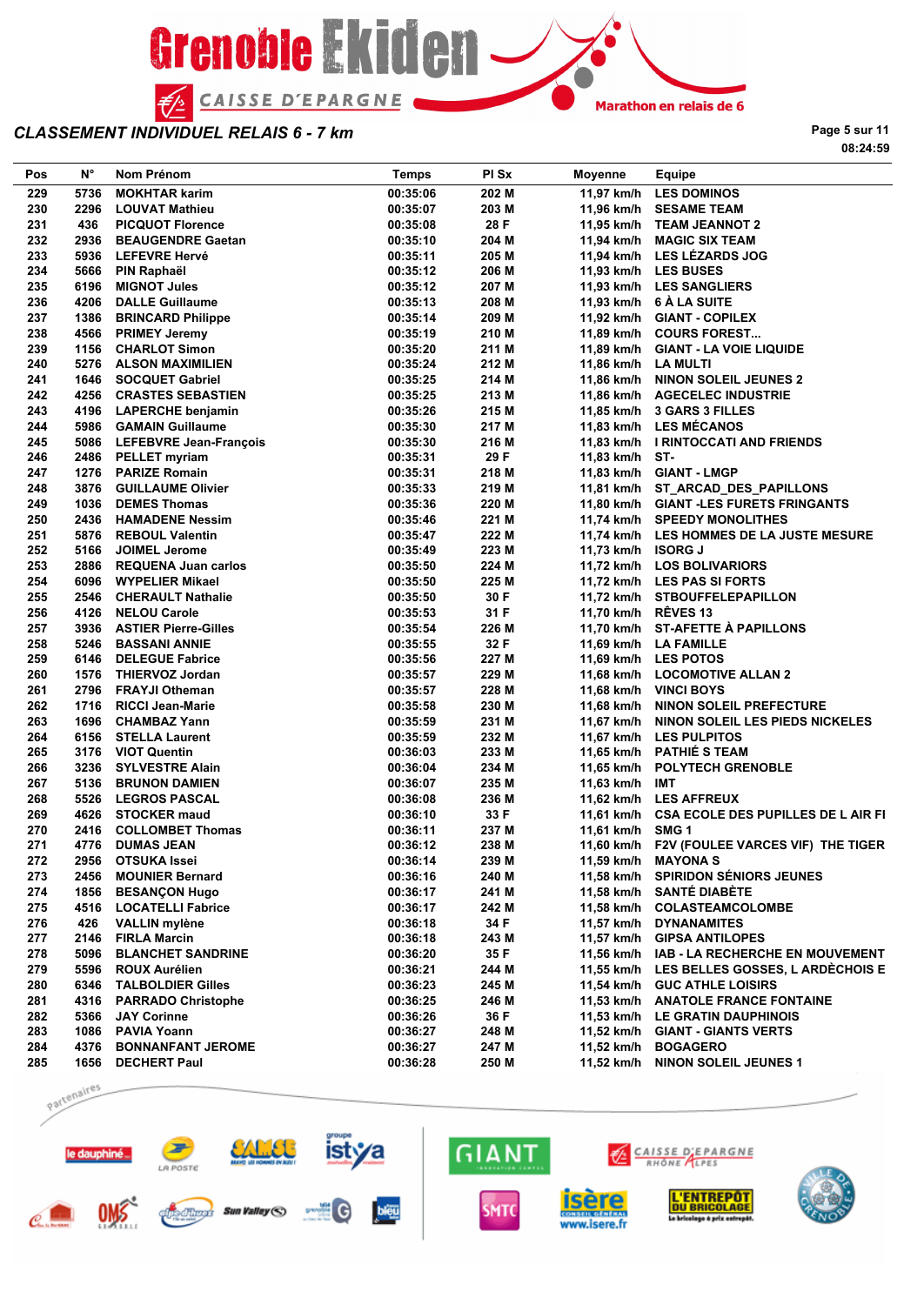

**Page 6 sur 11 08:24:59**

| Pos | N°   | Nom Prénom                     | <b>Temps</b> | PI Sx | Moyenne               | Equipe                                       |
|-----|------|--------------------------------|--------------|-------|-----------------------|----------------------------------------------|
| 286 | 4576 | <b>CAMPOS Laurent</b>          | 00:36:28     | 249 M |                       | 11,52 km/h COURS LÉON COURS!                 |
| 287 | 4336 | <b>LEFRANC Jean-Luc</b>        | 00:36:29     | 252 M | 11,51 km/h BAOBAB     |                                              |
| 288 | 2696 | <b>MOSSUZ Pascal</b>           | 00:36:29     | 251 M | 11,51 km/h THEREX     |                                              |
| 289 | 4556 | <b>ISS Laurent</b>             | 00:36:30     | 253 M |                       | 11,51 km/h COURIR À SEYSSINS                 |
| 290 | 3716 | <b>DE CHASSEY Baudouin</b>     | 00:36:31     | 254 M |                       | 11,50 km/h LES PAPILLONS FILOUS              |
| 291 | 766  | <b>LUDDENS PHILIPPE</b>        | 00:36:32     | 255 M |                       | 11,50 km/h LA POSTE - LES TRÈS MOLLO         |
| 292 |      | 2906 CASTILLO Hiram            | 00:36:39     | 256 M |                       | 11,46 km/h LOS LATINOS                       |
| 293 | 4796 | <b>GUIGNIER GUILLAUME</b>      | 00:36:40     | 257 M |                       | 11,45 km/h FAMILLE EN OR                     |
| 294 |      | 6276 WALTER Charlotte          | 00:36:41     | 37 F  |                       | 11,45 km/h LES VOISINS                       |
| 295 | 6086 | <b>MONINOT Peggy</b>           | 00:36:44     | 38 F  |                       | 11.43 km/h LES PAPILLONS COYOTES             |
| 296 | 986  | <b>DUMERY Guillaume</b>        | 00:36:44     | 258 M |                       | 11,43 km/h LES EAUX VIVES                    |
| 297 | 5006 | <b>PACCOT daniel</b>           | 00:36:49     | 259 M |                       | 11,41 km/h GYM SPORT CO SEYSSINS             |
| 298 | 5416 | <b>LEGENDRE Damien</b>         | 00:36:50     | 260 M |                       | 11.40 km/h L EKIDES OUFS !                   |
| 299 | 2126 | <b>BUISSON Alain</b>           | 00:36:51     | 261 M | 11,40 km/h GIN - FIZZ |                                              |
| 300 | 5886 | <b>STEEN-ANDERSEN Kirstine</b> | 00:36:56     | 41 F  |                       | 11,37 km/h LES JACKY                         |
| 301 | 2946 | <b>REXER Justine</b>           | 00:36:56     | 39 F  |                       | 11,37 km/h MANINSTEAK                        |
| 302 | 5286 | <b>JOURY Pailan</b>            | 00:36:56     | 40 F  |                       | 11,37 km/h LA POISATEAM                      |
| 303 | 826  | <b>CERCARIOLO RAPHAEL</b>      | 00:36:57     | 262 M |                       | 11,37 km/h LA POSTE - LES TIMBRES D ECHIROLL |
| 304 |      | 6226 ALVES Sonia               | 00:36:59     | 42 F  |                       | 11,36 km/h LES SOTS 6                        |
| 305 | 2516 | <b>GOMEZ Nathalie</b>          | 00:37:01     | 43 F  | 11,35 km/h ST+        |                                              |
|     |      |                                |              |       |                       |                                              |
| 306 | 1466 | ALBARIC Mickael                | 00:37:05     | 263 M |                       | 11,33 km/h GIANT - TROTT INES                |
| 307 | 4406 | <b>ELCRIN Vincent</b>          | 00:37:06     | 264 M |                       | 11,32 km/h BONITASOFT TEAMWORK               |
| 308 | 3006 | <b>RONZIER martine</b>         | 00:37:07     | 44 F  | 11,32 km/h MOROBU     |                                              |
| 309 |      | 2316 MANGIONNE françois        | 00:37:09     | 265 M |                       | 11,31 km/h SEYSSINET-PARISET - MËME PAS MAL  |
| 310 |      | 4386 MOTTIER Antoine           | 00:37:10     | 266 M |                       | 11,30 km/h BONITASOFT EFFICIENCY TEAM        |
| 311 | 2246 | <b>PLAETEVOET Sylvain</b>      | 00:37:10     | 267 M |                       | 11,30 km/h RUN KT RUN !                      |
| 312 |      | 1416 VIDAL Delphine            | 00:37:10     | 45 F  |                       | 11,30 km/h GIANT-GEM-DOCTORAL SCHOOL         |
| 313 | 5146 | <b>EVANS Adrian</b>            | 00:37:12     | 268 M |                       | 11,29 km/h IROC N ROLL                       |
| 314 | 5356 | <b>DROPIC zela</b>             | 00:37:13     | 270 M |                       | 11,29 km/h LE CLAN DES TROIS ROSES           |
| 315 |      | 4956 SCHMIEDERER Stefan        | 00:37:13     | 269 M |                       | 11,29 km/h GERMANIACS                        |
| 316 |      | 1766 BENGUEDOUARD David        | 00:37:14     | 271 M |                       | 11,28 km/h NINON SOLEIL BILIEU 1             |
| 317 |      | 4496 REYNE Thibault            | 00:37:15     | 272 M |                       | 11,28 km/h CHEYLASFOLIE                      |
| 318 | 2266 | <b>BEAUVOIS Ketty</b>          | 00:37:16     | 46 F  |                       | 11,27 km/h RUNNING MARMOTTES                 |
| 319 | 666  | <b>TOURNIE Sonia</b>           | 00:37:17     | 47 F  |                       | 11,27 km/h SAMSE - TEAM EDB AUBENAS          |
| 320 | 136  | <b>BLENEAU Sandra</b>          | 00:37:18     | 48 F  |                       | 11,26 km/h LES FÉMININES DU GRÉSI COURANT    |
| 321 | 6296 | <b>BESSON Florian</b>          | 00:37:18     | 273 M | 11,26 km/h LILI & CO  |                                              |
| 322 | 1136 | <b>DURAND Anthony</b>          | 00:37:20     | 274 M |                       | 11,25 km/h GIANT - VERY BAD TROUPE           |
| 323 | 2616 | <b>LARDREAU Eric</b>           | 00:37:22     | 275 M |                       | 11,24 km/h TEAM PHOTOWEB 2                   |
| 324 | 5256 | <b>DARME Alessandro</b>        | 00:37:25     | 276 M |                       | 11,22 km/h LA FINE EQUIPE                    |
| 325 |      | 4096 PORKOLAB pascal           | 00:37:25     | 277 M | 11,22 km/h REVES 10   |                                              |
| 326 | 5226 | ROUSSELOT-PAILLEY JEROME       | 00:37:26     | 278 M |                       | 11,22 km/h LA BELLE ÉQUIPE                   |
| 327 | 616  | <b>GAUDIN Jean Christophe</b>  | 00:37:29     | 279 M |                       | 11,20 km/h CAISSE D EPARGNE - LES PÉPINOS    |
| 328 |      | 3816 DELAVANT Elsa             | 00:37:30     | 49 F  |                       | 11,20 km/h ST YLÉS DU NOEUD PAPILLON         |
| 329 |      | 5816 LETARGER Sylvain          | 00:37:30     | 280 M |                       | 11,20 km/h LES FLECHES                       |
| 330 |      | 1446 CASSE Mikael              | 00:37:33     | 281 M |                       | 11,19 km/h GIANT - LES ROUES FLAQUETTES      |
| 331 |      | 1516 QUINIOU Charlotte         | 00:37:34     | 50 F  |                       | 11,18 km/h GIANT - LES PUMAS                 |
| 332 |      | 3336 DELARUE AGNES             | 00:37:36     | 51 F  |                       | 11,17 km/h LOISIRS PLURIEL DE GRENOBLE 1     |
| 333 |      | 3196 POLICAND MORGAN           | 00:37:38     | 283 M |                       | 11,16 km/h PLACE A L                         |
| 334 |      | 4396 BEL Fabien                | 00:37:38     | 282 M |                       | 11,16 km/h BONITASOFT PERFORMANCE            |
| 335 |      | 806 FAUBERT LAURENT            | 00:37:44     | 284 M |                       | 11,13 km/h LA POSTE - LES MELI MELO          |
| 336 |      | 5706 GASDEBLAY Xavier          | 00:37:45     | 285 M |                       | 11,13 km/h LES COUREURS NON DESTUCTIBLES     |
| 337 |      | 5506 GONOT Sophie              | 00:37:45     | 52 F  |                       | 11,13 km/h LES 6 GOJEAUX                     |
| 338 |      | 4976 JOSSELIN Kévin            | 00:37:46     | 286 M |                       | 11,12 km/h GO TEAM 1                         |
| 339 |      | 596 PELTIER Eric               | 00:37:46     | 287 M |                       | 11,12 km/h CAISSE D EPARGNE - LES GAZELLES / |
| 340 |      | 2566 CHASSARD AURELIEN         | 00:37:52     | 288 M |                       | 11,09 km/h TEAM ADEMIS                       |
| 341 |      | 1436 PAULIAC Sebastien         | 00:37:55     | 289 M |                       | 11,08 km/h GIANT - OU BIEN                   |
| 342 |      | 3276 FERRARI JULIEN            | 00:37:56     | 290 M |                       | 11,07 km/h RAIE BOULOUM                      |
|     |      |                                |              |       |                       |                                              |

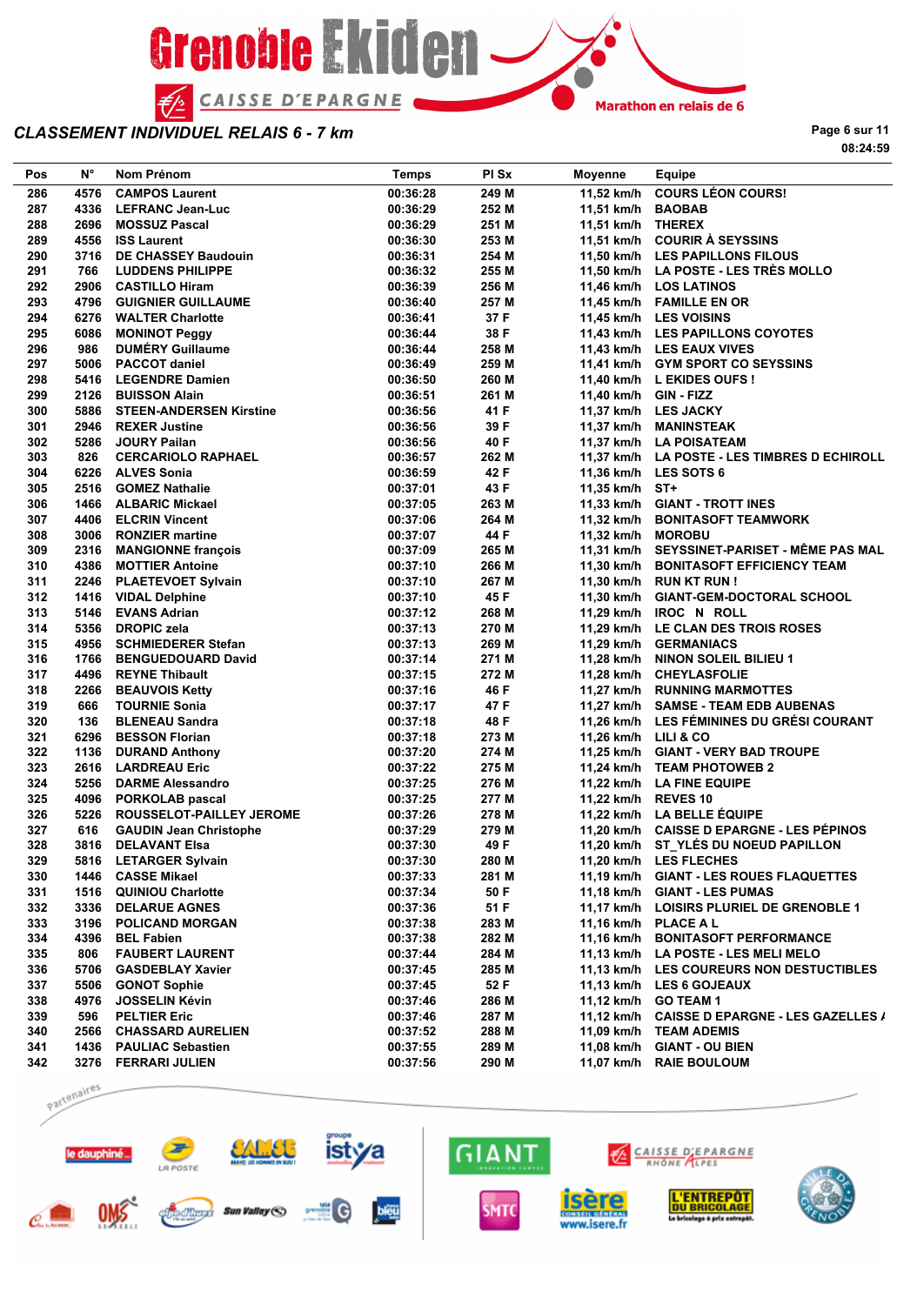

**Page 7 sur 11 08:24:59**

| Pos | N°   | Nom Prénom                          | Temps    | PI Sx | Moyenne              | Equipe                                       |
|-----|------|-------------------------------------|----------|-------|----------------------|----------------------------------------------|
| 343 | 5316 | <b>VADCAR Anne</b>                  | 00:37:56 | 53 F  | 11,07 km/h           | L A41                                        |
| 344 | 1356 | <b>FUCHS Olivier</b>                | 00:37:56 | 291 M |                      | 11,07 km/h GIANT - NANOBIONICS               |
| 345 | 5676 | <b>LEMONT Mathieu</b>               | 00:37:57 | 292 M |                      | 11,07 km/h LES CAROTTES SAUVAGES             |
| 346 | 3256 | <b>MASSART Olivier</b>              | 00:38:00 | 293 M | 11,05 km/h PRESI     |                                              |
| 347 | 1776 | <b>DUROT Katia</b>                  | 00:38:01 | 56 F  |                      | 11,05 km/h NINON SOLEIL OYEU                 |
| 348 | 5916 | <b>BAROU Valérie</b>                | 00:38:01 | 54 F  | 11,05 km/h           | LES JOGGEURS COOLS COOLS                     |
| 349 | 3356 | <b>SEDAT Bénédicte</b>              | 00:38:01 | 55 F  | 11,05 km/h MC6       |                                              |
| 350 | 4826 | <b>DA COL Sandrine</b>              | 00:38:02 | 57 F  |                      | 11,04 km/h FILI-FORME                        |
| 351 | 1706 | <b>ROMIER Thierry</b>               | 00:38:02 | 294 M |                      | 11,04 km/h NINON SOLEIL BILIEU 3             |
| 352 | 2766 | <b>CLAVEL Sylvie</b>                | 00:38:04 | 58 F  |                      | 11,03 km/h TOUS POUR UN                      |
| 353 | 5756 | <b>PASSAS Samuël</b>                | 00:38:06 | 295 M |                      | 11,02 km/h LES EKICOURT                      |
| 354 | 5616 | <b>ROUTIN Gilles</b>                | 00:38:07 | 296 M |                      | 11,02 km/h LES BLONDES & CO                  |
| 355 | 5106 | <b>MARCHE HELENE</b>                | 00:38:08 | 59 F  |                      | 11,01 km/h IAB - LA RECHERCHE EN MOUVEMENT   |
| 356 | 5016 | <b>BERNARD Carole</b>               | 00:38:09 | 60 F  |                      | 11,01 km/h HAGER-LES CHALLENGERS             |
| 357 | 5436 | <b>NENNIG Nicolas</b>               | 00:38:14 | 297 M |                      | 10,99 km/h L EQUIPE ALPES                    |
| 358 | 3166 | <b>BLANC PHILIPPE</b>               | 00:38:14 | 298 M |                      | 10,99 km/h PARS DEVANT, J TE RATTRAPE !      |
| 359 | 36   | <b>VIARD Sophie</b>                 | 00:38:14 | 61 F  | 10,99 km/h EKIDAM    |                                              |
| 360 | 2306 | <b>LAMAIN jérôme</b>                | 00:38:15 | 299 M |                      | 10,98 km/h SEYSSINET-PARISET - MÊME PAS FATI |
| 361 | 4286 | <b>MANGIN CATHY</b>                 | 00:38:17 | 62 F  |                      | 10,97 km/h ALPAD CEVECA                      |
| 362 | 626  | <b>CORBIOLI Angelique</b>           | 00:38:18 | 63 F  |                      | 10,97 km/h CAISSE D EPARGNE - LES COUREURS   |
| 363 | 1826 | <b>RABARY SABINE</b>                | 00:38:23 | 64 F  |                      | 10,94 km/h NINON SOLEIL LES CHAMPASBEGINNE   |
| 364 | 4426 | <b>CADENE Laurent</b>               | 00:38:28 | 301 M |                      | 10,92 km/h BPIFRANCE ALPES 1                 |
| 365 | 2046 | <b>JOUAN Guillaume</b>              | 00:38:28 | 300 M |                      | 10,92 km/h LOCOMOTIVE DAVID CAMILLE          |
| 366 | 2196 | <b>SWANN Katherine</b>              | 00:38:31 | 65 F  |                      | 10,90 km/h ROCHECANNES                       |
| 367 | 2116 | <b>LEFEBVRE Thomas</b>              | 00:38:31 | 302 M |                      | 10,90 km/h GIANT-GEM-LES COUPS DE TRIQU-OTS  |
| 368 |      | 2066 ALDAKOV Dmitry                 | 00:38:31 | 303 M |                      | 10,90 km/h GIANT - FIRE                      |
| 369 | 3636 | <b>CAMBIER Nadine</b>               | 00:38:34 | 66 F  |                      | 10,89 km/h MINUTE PAPILLON !!!               |
| 370 | 1256 | <b>DANTEC Stéphane</b>              | 00:38:34 | 304 M |                      | 10,89 km/h GIANT - ATTENDEZ-MOI !            |
| 371 | 3576 | <b>GALVES Patrice</b>               | 00:38:37 | 305 M |                      | 10,88 km/h LES PAPILLONS D OCTOBRE (ECOLE S  |
| 372 | 3736 | <b>JOLY Anthony</b>                 | 00:38:38 | 307 M |                      | 10,87 km/h LES PAPILLONS DE NUIT             |
| 373 | 2086 | <b>DE PAOLI Lionel</b>              | 00:38:38 | 306 M |                      | 10,87 km/h GIANT - LES B-CASSES              |
| 374 | 3266 | <b>RAMAZ Fabienne</b>               | 00:38:41 | 67 F  | 10,86 km/h PROTÈME   |                                              |
| 375 | 1596 | <b>LELONG Valérie</b>               | 00:38:41 | 68 F  |                      | 10,86 km/h LOCOMOTIVE CHRISTEL               |
| 376 | 6006 | <b>CHARPY Bertrand</b>              | 00:38:45 | 308 M |                      | 10,84 km/h LES MOHICANS                      |
| 377 | 5306 | <b>RAT Julien</b>                   | 00:38:45 | 309 M |                      | 10,84 km/h LA TEAM TABAZ  PAS !              |
| 378 | 1676 | <b>CARLIN Aurore</b>                | 00:38:46 | 69 F  |                      | 10,83 km/h NINON SOLEIL WAPTEAM              |
| 379 | 5456 | <b>CANAL Laure</b>                  | 00:38:48 | 70 F  |                      | 10,82 km/h LES MINIDOUX                      |
| 380 | 5806 | <b>GUYON Samuel</b>                 | 00:38:49 | 310 M |                      | 10,82 km/h LES FIERS DE HACHE                |
| 381 | 1866 | <b>DA FONSECA Margot</b>            | 00:38:49 | 71 F  |                      | 10,82 km/h MELTING POTES                     |
| 382 | 1746 | <b>ZANINO Philippe</b>              | 00:38:51 | 311 M |                      | 10,81 km/h NINON SOLEIL LAURE                |
| 383 | 4506 | <b>DUBUISSON Emilie</b>             | 00:38:52 | 72 F  |                      | 10,81 km/h COFFEE TEA M BREAKERS             |
| 384 | 4746 | <b>JONCHERY Laure</b>               | 00:38:54 | 73 F  | 10,80 km/h ESQIDEN   |                                              |
| 385 | 4226 | <b>SCHRECK Camille</b>              | 00:38:57 | 74 F  | 10,78 km/h 6ADMIN    |                                              |
| 386 |      | 4056 QUENET Samy                    | 00:38:59 | 312 M | 10,77 km/h RÊVES 6   |                                              |
| 387 | 2736 | <b>MOTTE Romain</b>                 | 00:39:02 | 313 M |                      | 10,76 km/h TOTAL ACTIVA                      |
| 388 | 5836 | <b>RUIZ ONOFRE Patricia Nathaly</b> | 00:39:03 | 75 F  |                      | 10,76 km/h LES FOUS MOUSTIQUES               |
| 389 | 1146 | <b>BLANCHEMAIN Alexis</b>           | 00:39:05 | 314 M |                      | 10,75 km/h GIANT - ASELTA LA VISTA BABIES    |
| 390 | 3116 | <b>DAMARO Frédéric</b>              | 00:39:05 | 315 M |                      | 10,75 km/h OPAQUE38                          |
| 391 | 4076 | <b>MAISONNEUVE Renaud</b>           | 00:39:05 | 316 M | 10,75 km/h RÊVES 8   |                                              |
| 392 | 3786 | <b>FAEHN Eric</b>                   | 00:39:06 | 317 M |                      | 10,74 km/h ST_PAPILLON_T_PAS_CHENILLE        |
| 393 | 2136 | <b>COIZET Véronique</b>             | 00:39:07 | 76 F  | 10,74 km/h GIN-TONIC |                                              |
| 394 | 1666 | <b>MEYET Benjamin</b>               | 00:39:07 | 318 M |                      | 10,74 km/h NINON SOLEIL BILIEU 2 SABINE      |
| 395 | 1726 | <b>CLEAC H Cyril</b>                | 00:39:08 | 319 M |                      | 10,73 km/h NINON SOLEIL COTAGON 1            |
| 396 | 4586 | <b>GARNIER Christelle</b>           | 00:39:09 | 77 F  |                      | 10,73 km/h CROIX ROUGE INSTITUT ST MARTIN    |
| 397 | 1376 | <b>MENTHONNEX Catherine</b>         | 00:39:11 | 78 F  |                      | 10,72 km/h GIANT - LES ILLUMINES             |
| 398 | 3466 | <b>LE DIRACH NOLWENN</b>            | 00:39:11 | 79 F  |                      | 10,72 km/h LES CHAMPAJAMAIS PAPILLONS        |
| 399 | 2686 | <b>BALTOGLU-ORIOL Séverine</b>      | 00:39:14 | 80 F  |                      | 10,71 km/h THE RUNAWAYS                      |
|     |      |                                     |          |       |                      |                                              |

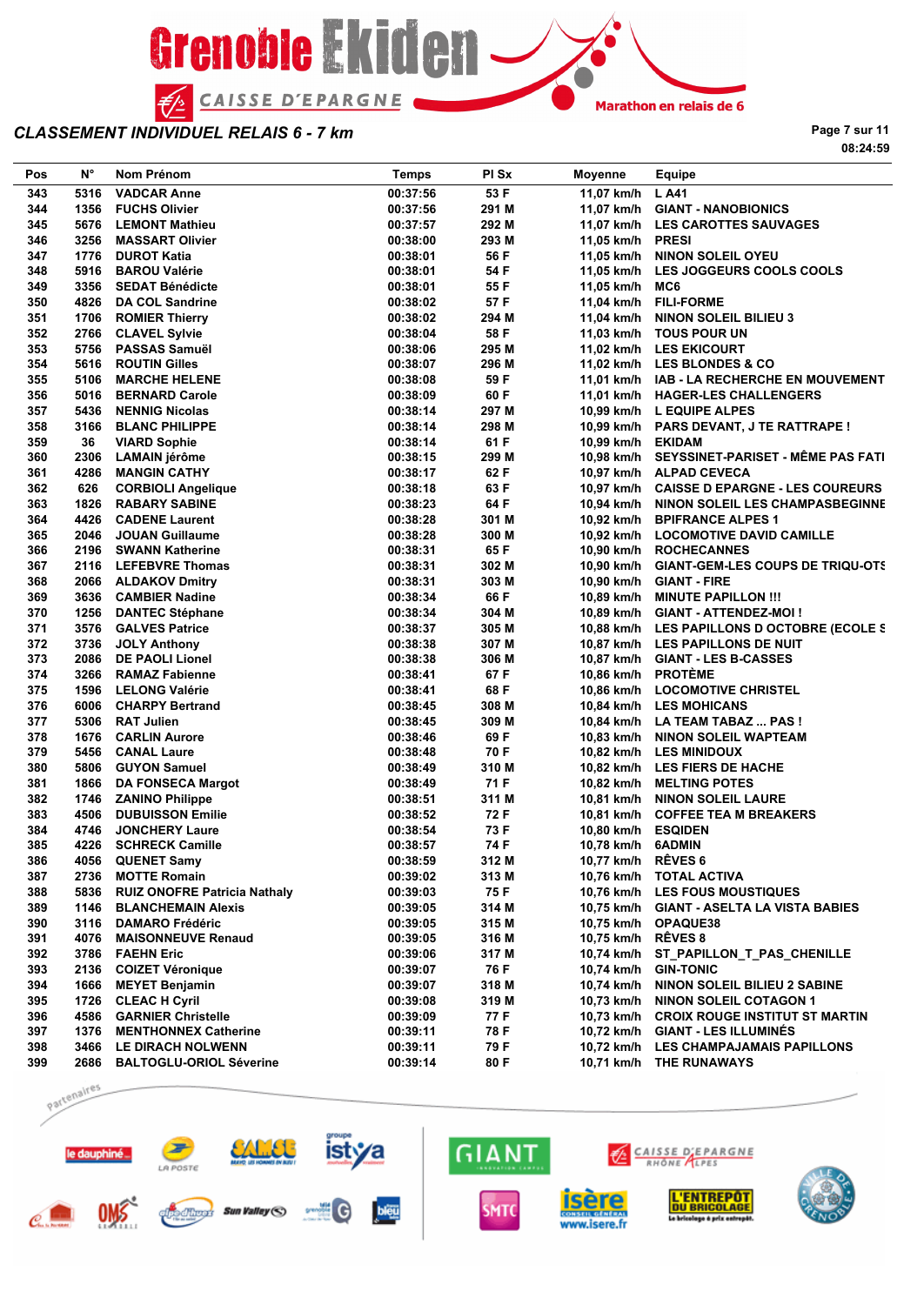

**Page 8 sur 11 08:24:59**

| Pos | N°   | Nom Prénom                   | <b>Temps</b> | PI Sx | Moyenne             | Equipe                                   |
|-----|------|------------------------------|--------------|-------|---------------------|------------------------------------------|
| 400 | 3856 | <b>ARROYO Jean Pierre</b>    | 00:39:16     | 320 M | 10,70 km/h          | ST_PAPILLON_DIVINE_KNIGHTS               |
| 401 | 2726 | <b>AMICO sandrine</b>        | 00:39:17     | 81 F  |                     | 10,69 km/h TORTUES NINJA                 |
| 402 | 1606 | <b>CARTIER Julien</b>        | 00:39:20     | 321 M |                     | 10,68 km/h LOCOMOTIVE ISA                |
| 403 | 836  | <b>CHAMBE PASCAL</b>         | 00:39:20     | 322 M |                     | 10,68 km/h LA POSTE - ST JEAN DE SOUDAIN |
| 404 | 1296 | <b>AGAY Diane</b>            | 00:39:22     | 82 F  |                     | 10.67 km/h GIANT-LES SPECI-GIRLS         |
| 405 | 1886 | <b>PONCET David</b>          | 00:39:23     | 323 M |                     | 10,66 km/h BULLE D OZER                  |
| 406 | 2636 | <b>LAOT ISABELLE</b>         | 00:39:28     | 83 F  | 10,64 km/h TEAM TCV |                                          |
| 407 | 2536 | <b>CORNU Philippe</b>        | 00:39:30     | 324 M |                     | 10,63 km/h STADE FIT CENTER              |
| 408 | 4546 | <b>PETIT Sandrine</b>        | 00:39:30     | 84 F  |                     | 10,63 km/h CÖTELETTES EN FURIE           |
| 409 | 1846 | LE COZ JULIEN                | 00:39:34     | 325 M |                     | 10,61 km/h DIABETEAM                     |
| 410 | 2856 | <b>BADEL Raphaele</b>        | 00:39:37     | 85 F  |                     | 10,60 km/h ZOUGOU DANCE                  |
| 411 | 5786 | <b>GILLE PHILIPPE</b>        | 00:39:37     | 326 M |                     | 10,60 km/h LES EXPLOITÉS                 |
| 412 | 1226 | <b>GARCIA Stéphane</b>       | 00:39:38     | 327 M |                     | 10,60 km/h GIANT - ICY PENGUINS          |
| 413 | 1926 | <b>CHESNEAU Chantal</b>      | 00:39:39     | 86 F  |                     | 10,59 km/h GIRLISH TEAM                  |
| 414 | 3426 | CHOI jungyoon                | 00:39:40     | 87 F  |                     | 10,59 km/h LES PAPILLONS DE LUMIÈRE      |
| 415 | 2916 | <b>GUIGUE Mathieu</b>        | 00:39:40     | 328 M |                     | 10,59 km/h LPSC TEAM                     |
| 416 | 366  | <b>GAUVIN Isabelle</b>       | 00:39:41     | 88 F  |                     | 10,58 km/h GOOD BOYS BAD GIRLS           |
| 417 | 3066 | <b>BUIS Camille</b>          | 00:39:41     | 89 F  |                     | 10,58 km/h O CALLAGIRLS                  |
| 418 | 5126 | <b>MANUEL Manurii</b>        | 00:39:42     | 329 M | 10,58 km/h IMMUNID  |                                          |
| 419 | 1986 | <b>GUITARD JULIEN</b>        | 00:39:42     | 330 M |                     | 10,58 km/h LEGRAND ISERE 2               |
| 420 | 1916 | <b>PELEPOL Sandrine</b>      | 00:39:43     | 90 F  |                     | 10,57 km/h DYNAMITEAM                    |
| 421 | 4986 | <b>JODART Damien</b>         | 00:39:43     | 331 M |                     | 10,57 km/h GO TEAM 2                     |
| 422 | 3996 | <b>ALLEMAND LUDIVINE</b>     | 00:39:46     | 91 F  |                     | 10,56 km/h LES PAPILLONS TAG-CHRONO      |
| 423 | 706  | <b>BERIOT Francois</b>       | 00:39:47     | 332 M |                     | 10,56 km/h SAMSE - DG S TEAM             |
| 424 | 1896 | <b>CANETE Laure</b>          | 00:39:49     | 92 F  |                     | 10.55 km/h LES CRAMPONNES                |
| 425 | 3316 | <b>PERRIN Jordan</b>         | 00:39:51     | 333 M |                     | 10,54 km/h RASTA RUNNERS                 |
| 426 | 5386 | <b>DEIANA Virginie</b>       | 00:39:53     | 93 F  |                     | 10.53 km/h LE LIÈVRE ET LES TORTUES      |
| 427 | 5406 | <b>POUCHEUX SOPHIE</b>       | 00:39:55     | 94 F  |                     | 10,52 km/h L EFFET PAPILLON              |
| 428 | 3216 | <b>DIEPPEDALLE Valérie</b>   | 00:39:57     | 95 F  |                     | 10,51 km/h PM & FRED                     |
| 429 | 4216 | <b>ETIENNE Estelle</b>       | 00:40:00     | 96 F  |                     | 10,50 km/h 6 PPREKIDEN                   |
| 430 | 5046 | <b>TESSON Mathilde</b>       | 00:40:02     | 97 F  |                     | 10,49 km/h HEAD TEAM                     |
| 431 | 2336 | <b>COLOMBEL MARION</b>       | 00:40:02     | 98 F  |                     | 10,49 km/h SI J AVAIS SU                 |
| 432 | 3796 | <b>BOURREAU FLORIAN</b>      | 00:40:05     | 334 M |                     | 10,48 km/h ST_CROCOS_VS_PAPILLONS        |
| 433 | 656  | <b>CHAMBERLAN Loriane</b>    | 00:40:05     | 99 F  |                     | 10,48 km/h SAMSE - LES FEMMES EN BLEU    |
| 434 | 2586 | <b>DROUHOT ARMELLE</b>       | 00:40:07     | 100 F |                     | 10,47 km/h TEAM FOR FUN                  |
| 435 | 3486 | <b>NATOLI YOLLANDE</b>       | 00:40:09     | 101 F |                     | 10,46 km/h LES CHAMPAVEC LES PAPILLONS   |
| 436 | 376  | <b>DE PALMA Catherine</b>    | 00:40:10     | 102 F |                     | 10,46 km/h THE KILLERS                   |
| 437 | 3516 | <b>CARRIER Denis</b>         | 00:40:15     | 335 M |                     | 10,43 km/h LES NOEUDS PAP                |
| 438 | 4996 | <b>AUGER ADRIEN</b>          | 00:40:16     | 336 M |                     | 10,43 km/h GSE GROUP                     |
| 439 | 3366 | <b>CHABANNE Samantha</b>     | 00:40:17     | 103 F |                     | 10,43 km/h ARTELIA 2                     |
| 440 |      | 3656 BATTEUX celine          | 00:40:19     | 104 F |                     | 10,42 km/h PAPILLONS DE BELLEDONNE       |
| 441 | 6306 | <b>MOGNARD Rose</b>          | 00:40:19     | 105 F |                     | 10,42 km/h LIRE ET COURIR                |
| 442 | 906  | <b>JACQUET ANTHONY</b>       | 00:40:22     | 337 M |                     | 10,40 km/h FITNESSBOUTIQUE TEAM          |
| 443 |      | 3506 KRUK Cyril              | 00:40:26     | 108 F |                     | 10,39 km/h LES PAPILLONS DU SUD          |
| 444 | 4446 | <b>ROUBINET Marie Claire</b> | 00:40:26     | 106 F |                     | 10,39 km/h CAT @ STROPHE                 |
| 445 | 4896 | <b>FELLI Alexandra</b>       | 00:40:26     | 107 F | 10,39 km/h          | <b>FOIRE DE GRENOBLE</b>                 |
| 446 | 1116 | <b>RACINE Lisa</b>           | 00:40:27     | 109 F |                     | 10,38 km/h GIANT - LES PIERRAFOUS        |
| 447 | 5696 | GUILLOU Jérôme               | 00:40:27     | 338 M |                     | 10,38 km/h LES COUREURS DU DIMANCHE      |
| 448 | 3146 | <b>METIVIER Sophie</b>       | 00:40:30     | 110 F |                     | 10,37 km/h PANDA TTACK                   |
| 449 | 2386 | <b>ROUX Yvan</b>             | 00:40:33     | 339 M |                     | 10,36 km/h SIX RUN RUN                   |
| 450 | 5206 | <b>SATTLER JEAN-LUC</b>      | 00:40:33     | 340 M | 10,36 km/h          | <b>KISKICOUR?</b>                        |
| 451 | 3706 | <b>TANTET Jacqueline</b>     | 00:40:34     | 111 F |                     | 10,35 km/h LES FÉES PAPILLONS            |
| 452 | 1556 | <b>BOIS Bérangère</b>        | 00:40:36     | 112 F |                     | 10,34 km/h LOCOMOTIVE BÉRANGÈRE          |
| 453 | 716  | <b>BANCELIN Sébastien</b>    | 00:40:39     | 341 M |                     | 10,33 km/h SAMSE - LES SUPERS HEROS      |
| 454 | 2666 | <b>PILASTRE ANTOINE</b>      | 00:40:41     | 342 M |                     | 10,32 km/h THE PCSI2 RUNNERS TEAM 2      |
| 455 | 3606 | <b>BOULANGER François</b>    | 00:40:45     | 343 M |                     | 10,31 km/h LES PAPILLONS DE LUMIERE 2    |
| 456 | 1796 | <b>ODERMATT ANNE</b>         | 00:40:47     | 113 F | 10,30 km/h          | NINON SOLEIL LES CHAMPASLAPRES!          |

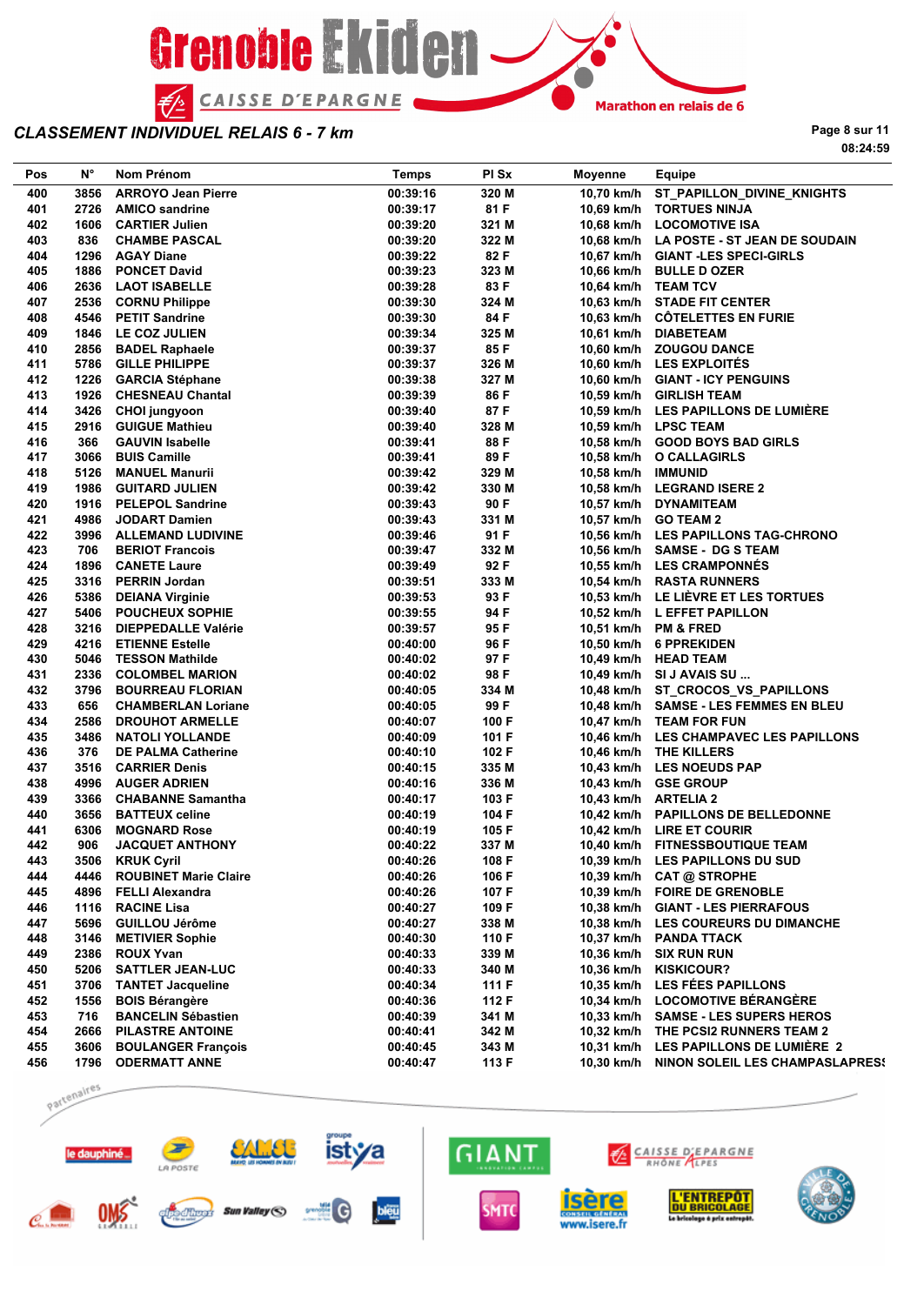

**Page 9 sur 11**

**08:24:59**

| Pos | N°   | Nom Prénom                      | <b>Temps</b> | PI Sx | Moyenne            | Equipe                                       |
|-----|------|---------------------------------|--------------|-------|--------------------|----------------------------------------------|
| 457 | 3206 | <b>FLEURY CHRISTIAN</b>         | 00:40:47     | 344 M |                    | 10,30 km/h PLACE A L (2)                     |
| 458 | 3016 | <b>BONNIN Jean Francois</b>     | 00:40:47     | 345 M |                    | 10,30 km/h NATACHA AND CO                    |
| 459 | 2596 | <b>BOUMECHACHE AII</b>          | 00:40:51     | 346 M |                    | 10,28 km/h TEAM PASTAGA                      |
| 460 | 1076 | <b>BROUZET Virginie</b>         | 00:40:58     | 114 F |                    | 10,25 km/h GIANT - UNE JOURNEE EN ENFER      |
| 461 | 3306 | <b>GIMENEZ christophe</b>       | 00:41:02     | 347 M |                    | 10,24 km/h RANDSTAD                          |
| 462 | 2236 | <b>DIASPARRA LAURENT</b>        | 00:41:06     | 349 M |                    | 10,22 km/h RUGBY ECHIROLLES 2                |
| 463 |      | 4486 CHEAH Seng Kian            | 00:41:06     | 348 M |                    | 10,22 km/h CHEMICAL RUNNERS                  |
| 464 | 6316 | <b>BOULLOUD Bernard</b>         | 00:41:07     | 350 M |                    | 10,21 km/h ASSOCIATION SPORTIVE BARREAU 1    |
| 465 | 1046 | <b>GAYS Fabien</b>              | 00:41:10     | 351 M |                    | 10,20 km/h GIANT-PEDROSMOTHER                |
| 466 | 1506 | <b>MICHALLON Jérome</b>         | 00:41:12     | 352 M |                    | 10,19 km/h GIANT-IMEP UISABLE                |
| 467 | 3596 | <b>HUGUENIN MARIE-FRANCOISE</b> | 00:41:12     | 115 F |                    | 10,19 km/h L ENVOL DES PAPILLONS             |
| 468 | 4456 | <b>MATHIEU Sophie</b>           | 00:41:13     | 116 F | 10,19 km/h CBO     |                                              |
| 469 | 5726 | <b>BRIAND Nicolas</b>           | 00:41:18     | 353 M |                    | 10,17 km/h LES CUISSES DE GRENOUILLE DE ST F |
| 470 | 5906 | <b>DAVID Franck</b>             | 00:41:18     | 354 M |                    | 10,17 km/h LES JANICH                        |
| 471 | 606  | <b>SPIGARIOL JACKY</b>          | 00:41:21     | 355 M |                    | 10,16 km/h CAISSE D EPARGNE - LES 6 PRETS    |
| 472 | 4356 | <b>DANEROL Renan</b>            | 00:41:22     | 356 M |                    | 10,15 km/h BBM EXPERTISE                     |
| 473 | 5186 | <b>POCHIC DAVID</b>             | 00:41:24     | 357 M |                    | 10,14 km/h JÉDÉBAUTINE AUX PIEDS             |
| 474 |      |                                 |              |       | 10,14 km/h RÊVES 1 |                                              |
|     | 4006 | <b>MIN KIM Sylvain</b>          | 00:41:24     | 358 M |                    |                                              |
| 475 | 3526 | <b>BOYER</b> aline              | 00:41:26     | 117 F |                    | 10,14 km/h PAPILLON DE NUIT                  |
| 476 | 3446 | <b>DUMAREST JACQUES</b>         | 00:41:27     | 359 M |                    | 10.13 km/h LES EPATANTS PAPILLONS            |
| 477 | 1966 | <b>MARMILLOUD Anne-Claire</b>   | 00:41:28     | 118 F |                    | 10,13 km/h LOYARATHOVIAC PASSE A L ATTAQUE   |
| 478 |      | 6386 OUATELI Patricia           | 00:41:33     | 119 F |                    | 10,11 km/h LES FUSEES DE L AC MATHEYSIN      |
| 479 | 6356 | <b>MEUNIER Véronique</b>        | 00:41:41     | 120 F |                    | 10,08 km/h SUSVILLE LONDON                   |
| 480 |      | 5466 CVIJANOVIC Dragana         | 00:41:41     | 121 F |                    | 10,08 km/h LES 6 A PILE                      |
| 481 | 4656 | DE GOUSSENCOURT Timothée        | 00:41:42     | 360 M |                    | 10.07 km/h DIS DE DER                        |
| 482 |      | 1616 LOUSSERT Fabienne          | 00:41:43     | 361 M |                    | 10,07 km/h NINON SOLEIL RESERVISTES          |
| 483 | 2626 | <b>MORIN Fanny</b>              | 00:41:43     | 122 F |                    | 10,07 km/h TEAM TCS GIRLY                    |
| 484 |      | 1736 RICHARD Patrice            | 00:41:46     | 363 M |                    | 10,06 km/h NINON SOLEIL DANSE                |
| 485 | 5866 | <b>ENNEZAT Clotilde</b>         | 00:41:46     | 123 F |                    | 10,06 km/h LES GAZELLES                      |
| 486 |      | 4136 LARDIN Loic                | 00:41:46     | 362 M |                    | 10,06 km/h LES BRESSONNAIS DU CROSS DES CH   |
| 487 |      | 2816 SERVAT BERENGERE           | 00:41:51     | 124 F |                    | 10,04 km/h WARRIORS                          |
| 488 |      | 2256 PAPET Margaux              | 00:41:53     | 125 F | 10,03 km/h RUNCOPS |                                              |
| 489 | 976  | <b>LAHAYE Hervé</b>             | 00:41:55     | 364 M |                    | 10,02 km/h LES EAUX CLAIRES                  |
| 490 |      | 4236 ALEXANDRINI Alberto        | 00:41:58     | 365 M | 10,01 km/h ACTIS   |                                              |
| 491 |      | 5826 VIONNET LAURENT            | 00:41:59     | 366 M |                    | 10,00 km/h LES FLÈCHES                       |
| 492 |      | 5626 FRITZ Corinne              | 00:41:59     | 126 F |                    | 10,00 km/h LES BLUE NOT S                    |
| 493 |      | 6106 RAMBOZ claire              | 00:42:01     | 127 F |                    | 10,00 km/h LES PETITS GATEAUX                |
| 494 |      | 1176 CATEURA Olivier            | 00:42:02     | 367 M |                    | 9,99 km/h GIANT - GEM - COOL RUNNERS         |
| 495 |      | 3986 PASQUET Quentin            | 00:42:04     | 368 M |                    | 9,98 km/h ST CATCH MY PAPILLON               |
| 496 | 2556 | <b>POVARA Sorin</b>             | 00:42:07     | 369 M | 9,97 km/h STEBAT   |                                              |
| 497 | 4666 | <b>JULLIEN Diane</b>            | 00:42:08     | 128 F | 9,97 km/h DOOBIES  |                                              |
| 498 | 856  | <b>LACREUSE Nathalie</b>        | 00:42:11     | 129 F |                    | 9,96 km/h ISTYACOOL                          |
| 499 | 756  | <b>JULIAN XAVIER</b>            | 00:42:16     | 370 M |                    | 9,94 km/h LA POSTE -LA COM DE LA POSTE       |
| 500 |      | 2896 CARCENAC Arnaud            | 00:42:16     | 371 M |                    | 9,94 km/h LOS GUIRIS                         |
| 501 |      | 5476 GUÉRIN Valérie             | 00:42:18     | 130 F |                    | 9,93 km/h LES 6 CHOPATHES                    |
| 502 |      | 5346 ATLAN KENY                 | 00:42:18     | 372 M |                    | 9,93 km/h LCL TEAM GRENOBLE                  |
| 503 |      | 2356 ROUX Jean-Michel           | 00:42:20     | 373 M |                    | 9,92 km/h SIEMENS SMART 2                    |
| 504 |      | 3096 DEGHDAK OUAHIBA            | 00:42:21     | 131 F |                    | 9,92 km/h ON VA Y ARRIVER                    |
| 505 |      | 6216 TRIGEASSOU SANDRINE        | 00:42:23     | 132 F |                    | 9,91 km/h LES SIX COMPAGNONS                 |
| 506 |      | 6186 GUIGARD STEPHANE           | 00:42:29     | 374 M |                    | 9,89 km/h LES RE6CLES                        |
|     |      |                                 |              |       |                    |                                              |
| 507 |      | 4416 BONNETON Pierre            | 00:42:30     | 375 M |                    | 9,88 km/h BONNETON S AND CO                  |
| 508 |      | 4936 CARENTON anthony           | 00:42:31     | 376 M |                    | 9,88 km/h GCS TORTUES                        |
| 509 |      | 1876 BROUSSE Noellie            | 00:42:34     | 133 F |                    | 9,87 km/h BULLE D OXYGENE                    |
| 510 |      | 4736 SERVANT Audrey             | 00:42:40     | 134 F | 9,84 km/h ESADOC   |                                              |
| 511 | 636  | <b>ROINNE BRUNO</b>             | 00:42:42     | 377 M |                    | 9,84 km/h SAMSE - LES BRIANCONNAIS           |
| 512 |      | 6066 FERRAUTO Mathieu           | 00:42:45     | 378 M |                    | 9,82 km/h LES ORANGES FIBRÉES!               |
| 513 |      | 5746 TOURLAN Christophe         | 00:42:46     | 379 M |                    | 9,82 km/h LES DRAGONS KHAN                   |

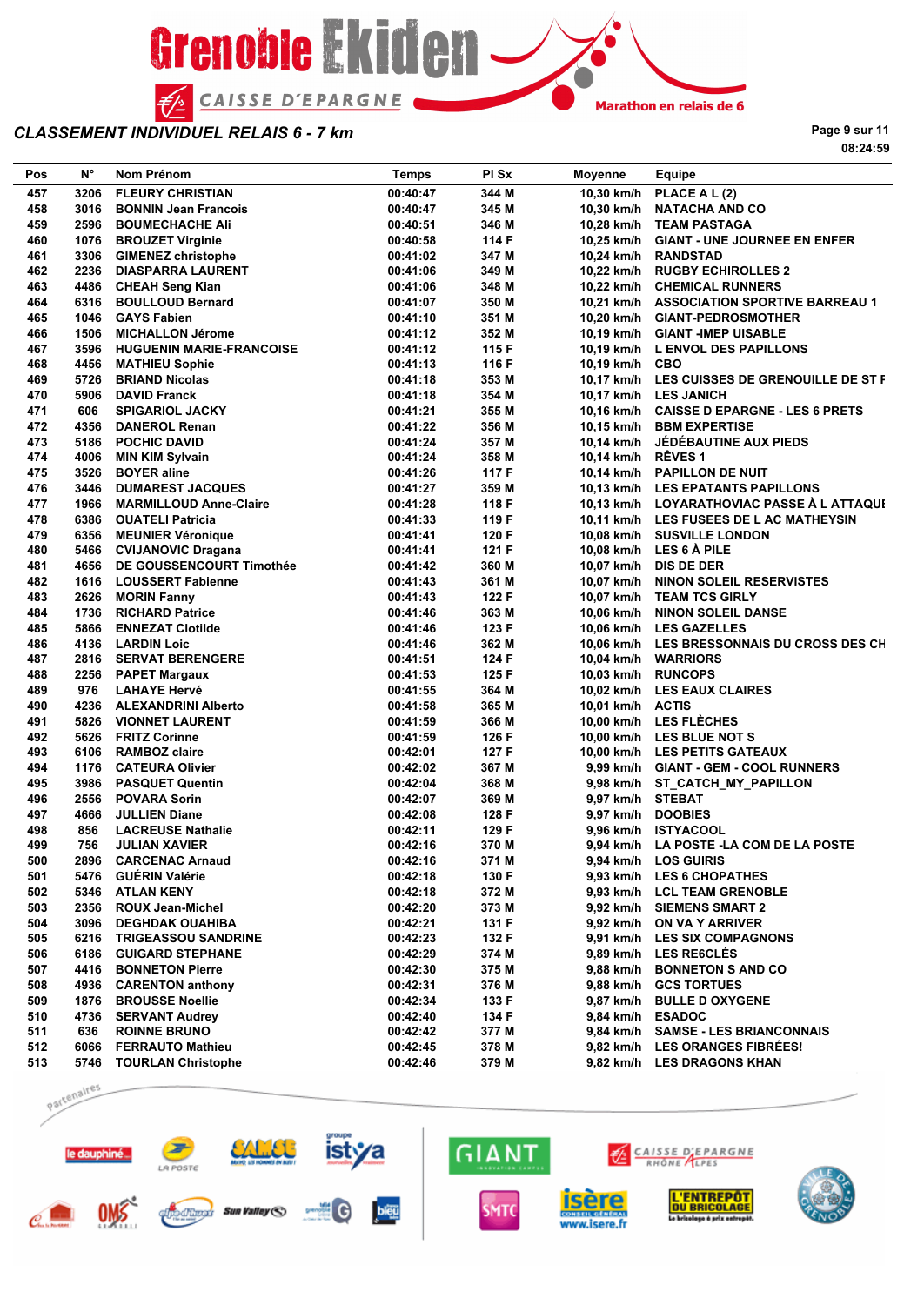

**Page 10 sur 11 08:24:59**

| Pos | N°   | Nom Prénom                                  | <b>Temps</b> | PI Sx | Moyenne           | Equipe                                     |
|-----|------|---------------------------------------------|--------------|-------|-------------------|--------------------------------------------|
| 514 | 2746 | <b>NORAZ Karen</b>                          | 00:42:50     | 135 F |                   | 9,81 km/h TOTAL FNR                        |
| 515 | 1346 | <b>VILAIN Emmanuel</b>                      | 00:42:50     | 380 M |                   | 9,81 km/h GIANT - LES NAINS PLANTEURS      |
| 516 | 5486 | <b>BLUTEAU Sylvie</b>                       | 00:42:50     | 136 F |                   | 9,81 km/h LES 6 FAUT Y ALLER               |
| 517 | 3546 | <b>ARGENTIER celine</b>                     | 00:42:52     | 137 F |                   | 9,80 km/h PAPILL ON AIR                    |
| 518 |      | 1316 FAURE Sarah                            | 00:42:56     | 138 F |                   | 9,78 km/h GIANT - NIGIWAI                  |
| 519 |      | 2526 GIRARDEAU Nelly                        | 00:43:01     | 139 F |                   | 9,76 km/h STATPS 1 GRENOBLE                |
| 520 | 1396 | <b>GROUX NICOLAS</b>                        | 00:43:03     | 381 M |                   | 9,76 km/h GIANT - LPCV - CEA - #1          |
| 521 |      | 5796 NICOLAS Lisa                           | 00:43:09     | 140 F |                   | 9,73 km/h LES FERNANDE                     |
| 522 |      | 6036 CARMONA Magali                         | 00:43:13     | 141 F |                   | 9,72 km/h LES MOTIVÉS                      |
| 523 | 4246 | <b>LOUVAT Julien</b>                        | 00:43:13     | 382 M |                   | 9,72 km/h AEROCAR                          |
| 524 | 866  | <b>LACREUSE Clément</b>                     | 00:43:14     | 383 M |                   | 9,71 km/h ISTYAPEPS                        |
| 525 |      | 3286 CLAMARON Kelly                         | 00:43:16     | 142 F |                   | 9,71 km/h RAISE PARTNER                    |
| 526 | 6056 | <b>SEILLER Jacky</b>                        | 00:43:17     | 384 M |                   | 9,70 km/h LES NOTA-BIRDS                   |
| 527 |      | 2646 COLLOMB-CLERC Ingrid                   | 00:43:24     | 143 F |                   | 9,68 km/h THE EXPENDABLES                  |
| 528 |      | 4436 PICCININI Luisa                        | 00:43:25     | 144 F |                   | 9,67 km/h BPIFRANCE ALPES 2                |
| 529 | 3676 | <b>VOUAUX Hélène</b>                        | 00:43:25     | 145 F |                   | 9,67 km/h LES PAPILLONS DE LA YAUTE 1      |
| 530 |      | 3666 LATCHMAN Priscille                     | 00:43:25     | 146 F |                   | 9,67 km/h LES PAPILLONS DE LA YAUTE 2      |
| 531 | 4046 | <b>DESCOMBES Aurélie</b>                    | 00:43:27     | 149 F | 9,67 km/h RÊVES 5 |                                            |
| 532 | 5326 |                                             |              |       |                   |                                            |
| 533 |      | <b>COLOMBE Carole</b><br>6046 AIRIAU sylvie | 00:43:27     | 147 F |                   | 9,67 km/h L AIGLE COURT 1                  |
|     |      |                                             | 00:43:27     | 148 F |                   | 9,67 km/h LES NO STRESS                    |
| 534 | 2986 | <b>DI CARO AURELIE</b>                      | 00:43:28     | 150 F | 9,66 km/h MOJITOS |                                            |
| 535 | 526  | <b>ROUSO Marion</b>                         | 00:43:29     | 152 F |                   | 9.66 km/h CAISSE D EPARGNE - AUDITEAM      |
| 536 | 166  | <b>BOUTAVIN MONIQUE</b>                     | 00:43:29     | 151 F |                   | 9,66 km/h ATHLE 48 MIXTE2                  |
| 537 | 4156 | <b>LAVAL Florence</b>                       | 00:43:30     | 153 F |                   | 9,66 km/h LES SO SIX                       |
| 538 | 3036 | <b>MELENDEZ ARNAUD</b>                      | 00:43:35     | 385 M |                   | 9,64 km/h NOVOTEAM                         |
| 539 |      | 4856 VALOUR ISABELLE                        | 00:43:40     | 154 F |                   | 9,62 km/h FLASH DOM FLASH                  |
| 540 | 956  | <b>HEIRIES Jean-Jacques</b>                 | 00:43:41     | 155 F |                   | 9,61 km/h CONSEIL GÉNÉRAL DE L ISÈRE       |
| 541 | 2226 | <b>SCHOONHEERE DAVID</b>                    | 00:43:42     | 387 M |                   | 9,61 km/h RUGBY ECHIROLLES 1               |
| 542 | 876  | <b>BOSSON Denis</b>                         | 00:43:42     | 386 M |                   | 9,61 km/h ISTYAZEN                         |
| 543 | 3416 | <b>MARUSCZAK Charlotte</b>                  | 00:43:47     | 156 F | 9,59 km/h LOL     |                                            |
| 544 | 3616 | <b>MARSHALL Steve</b>                       | 00:43:47     | 388 M |                   | 9,59 km/h LES PAPILLONS SOLIDAIRES         |
| 545 |      | 1476 CARLINI Suzanne                        | 00:43:48     | 158 F |                   | 9,59 km/h GIANT - SBOUBYNETTES             |
| 546 |      | 3756 GALLEY Valérie                         | 00:43:48     | 157 F |                   | 9,59 km/h ST_MINUTE_PAPILLON               |
| 547 | 1126 | <b>CORNACIU Irina</b>                       | 00:43:51     | 159 F |                   | 9,58 km/h GIANT - ARE WE THERE YET?        |
| 548 |      | 4036 IVARS Véronique                        | 00:43:54     | 160 F | 9,57 km/h RÊVES 4 |                                            |
| 549 |      | 6286 ALARY Sylvie                           | 00:43:54     | 389 M |                   | 9,57 km/h LES ZOUZOUS                      |
| 550 | 3346 | <b>HUGUES HERVE</b>                         | 00:43:56     | 390 M |                   | 9,56 km/h LOISIRS PLURIEL DE GRENOBLE 2    |
| 551 |      | 6136 GOMEZ Julie                            | 00:43:58     | 161 F |                   | 9,55 km/h LES PIQUOUSES !                  |
| 552 |      | 2346 SAINTOMER Jean-François                | 00:44:00     | 391 M |                   | 9,55 km/h SIEMENS SMART 1                  |
| 553 |      | 1636 ARNAUD-GAUDET Marjorie                 | 00:44:01     | 162 F |                   | 9,54 km/h NINON SOLEIL COTAGON 2           |
| 554 |      | 4926 PERRIER marion                         | 00:44:09     | 164 F |                   | 9,51 km/h GCS LIEVRES                      |
| 555 | 3536 | <b>MERIENNE isabelle</b>                    | 00:44:09     | 163 F |                   | 9,51 km/h L EFFET PAPILLON                 |
| 556 | 2836 | <b>DURAFFOURG Natacha</b>                   | 00:44:13     | 165 F |                   | 9,50 km/h WORK IN PROGRESS                 |
| 557 |      | 2186 BRONCHART Magali                       | 00:44:14     | 166 F |                   | 9,50 km/h RG AND CO                        |
| 558 |      | 2706 ROBLES Marie                           | 00:44:20     | 167 F |                   | 9,47 km/h TIC TIC TEAM 2                   |
| 559 |      | 4766 LORIOT marie odile                     | 00:44:23     | 168 F |                   | 9,46 km/h EVERLAST                         |
| 560 | 3076 | <b>BUTEL Adeline</b>                        | 00:44:23     | 169 F |                   | 9,46 km/h OLYMPIQUE 1                      |
| 561 | 5236 | <b>DEMONTE Jacky</b>                        | 00:44:27     | 392 M |                   | 9,45 km/h LA COUZ TEAM                     |
| 562 | 2826 | <b>RAVIX Marine</b>                         | 00:44:29     | 170 F |                   | 9,44 km/h WE DID IT                        |
| 563 |      | 5976 CHAFFIOTTE Doriane                     | 00:44:31     | 171 F |                   | 9,43 km/h LES MATTONS                      |
| 564 | 2286 |                                             |              |       |                   |                                            |
|     |      | <b>GUILLAT Bertrand</b>                     | 00:44:36     | 393 M |                   | 9,42 km/h SERVICE GAGNANT                  |
| 565 | 5946 | <b>LOMBARD Lucien</b>                       | 00:44:43     | 394 M |                   | 9,39 km/h LES M RAMENT                     |
| 566 |      | 4276 BENABENT THIERRY                       | 00:44:46     | 395 M | 9,38 km/h AIR H   |                                            |
| 567 | 726  | <b>LETOURNEUR Michele</b>                   | 00:44:46     | 173 F |                   | 9,38 km/h SAMSE - LES PROS DE LA PERFORMAI |
| 568 | 4876 | <b>MOUCHE Fabienne</b>                      | 00:44:46     | 172 F |                   | 9.38 km/h FLY FAMILY                       |
| 569 |      | 3106 HUGON Brice                            | 00:44:51     | 396 M |                   | 9,36 km/h OPAC38 ECHIROLLES                |
| 570 |      | 4726 MAURY Jean-Calude                      | 00:44:53     | 397 M |                   | 9,36 km/h ERA PIDO                         |